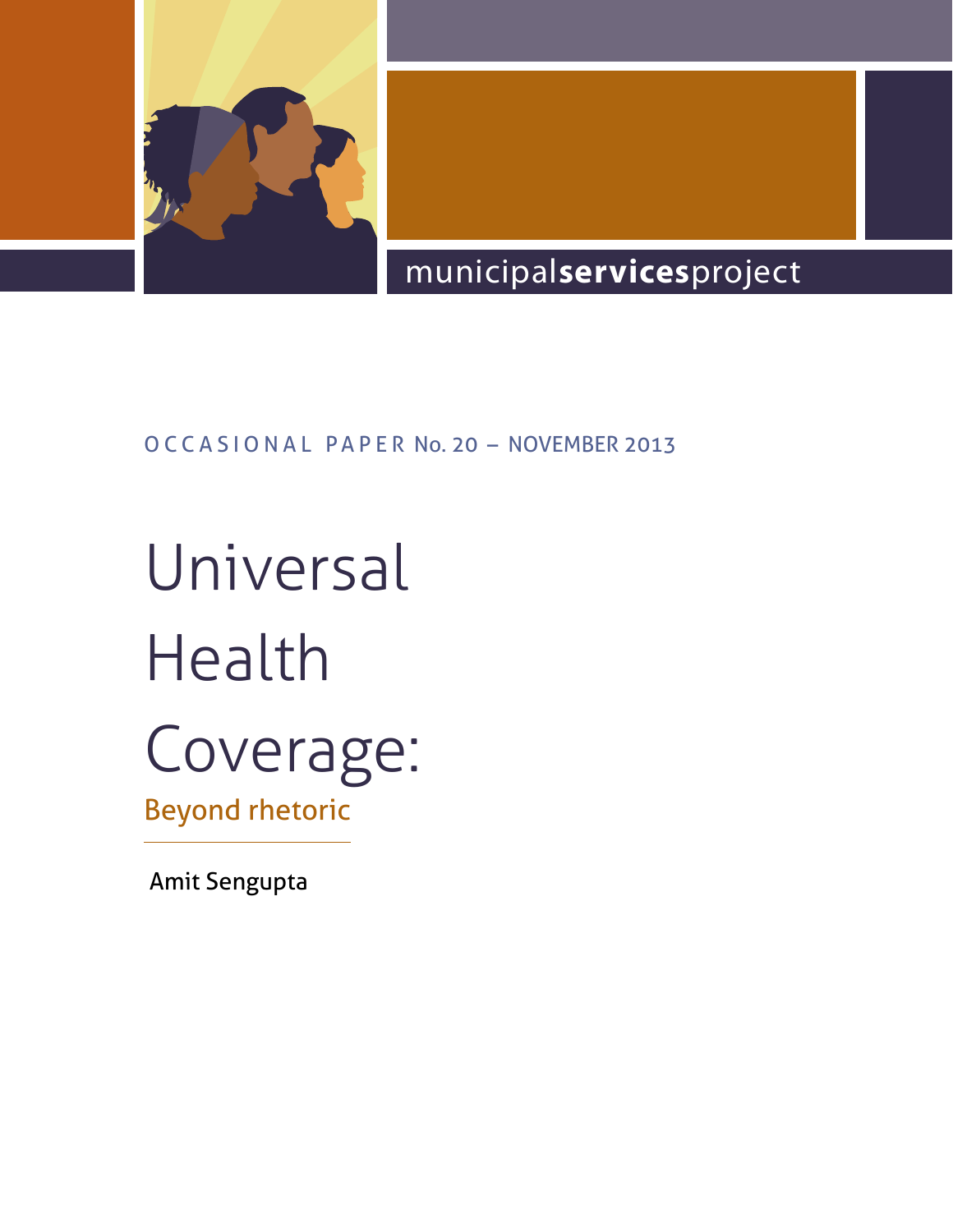#### **About the project**

The Municipal Services Project (MSP) is a research project that explores alternatives to the privatization and commercialization of service provision in electricity, health, water and sanitation in Africa, Asia and Latin America. It is composed of academics, labour unions, non-governmental organizations, social movements and activists from around the globe who are committed to analyzing successful alternative service delivery models to understand the conditions required for their sustainability and reproducibility.

© 2013 Municipal Services Project



This project is funded by the Canadian government through the International Development Research Centre (IDRC).

#### **Partners**

Africa Water Network | Queen's University | African Centre on Citizenship and Democracy | Red Vida | Centro de Estudios Superiores Universitarios | Regional Network on Equity in Health in Eastern and Southern Africa | Focus on the Global South | School of Oriental and African Studies | People's Health Movement | Transnational Institute | Public Services International Research Unit | University of Ottawa School of International Development and Global Studies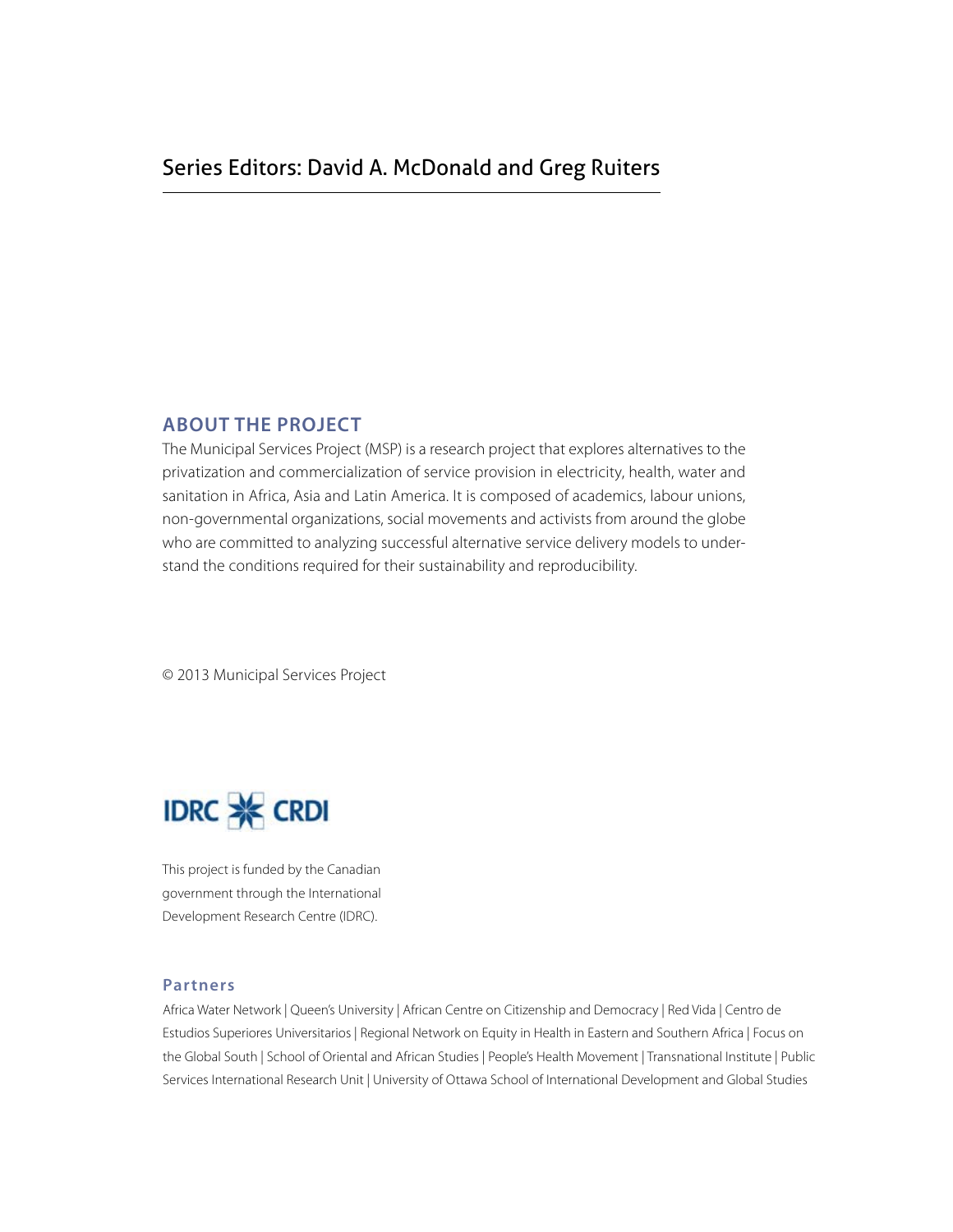## **Table of Contents**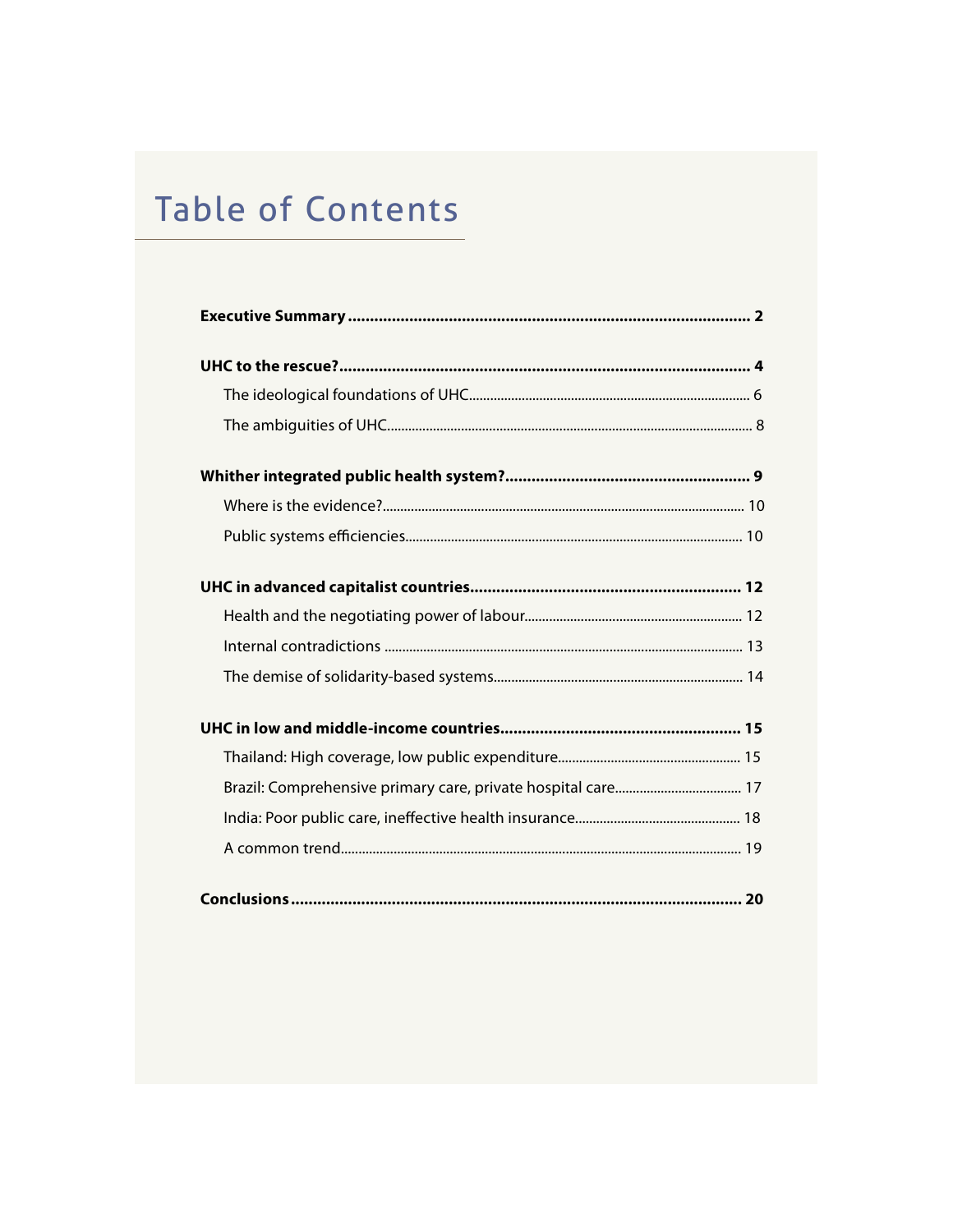### EXECUTIVE SUMMARY

*"There is a rich man's tuberculosis and a poor man's tuberculosis. The rich man recovers and the poor man dies. This succinctly expresses the close embrace between economics and pathology."*

Norman Bethune, *circa* 1930

This paper raises critical questions around the wide and growing enthusiasm for Universal Health Coverage (UHC), which is increasingly seen as a silver-bullet solution to healthcare needs in lowand middle-income countries. Although confusion still exists as to what UHC actually means, international development agencies typically define it as a health financing system based on pooling of funds to provide health coverage for a country's entire population, often in the form of a 'basic package' of services made available through health insurance and provided by a growing private sector.

Global health agencies such as the World Health Organization, and international financial institutions such as the World Bank, are promoting this approach in response to the rise in catastrophic out-of-pocket expenditure<sup>1</sup> for health services, and in the face of crumbling public health systems in the global South (both of which were precipitated by the fiscal austerity imposed by these same international financial institutions in the 1980s and early 1990s). In this new model, UHC prescribes a clear split between health financing and health provision, allowing for the entry of private insurance companies, private health providers and private health management organizations. The logic is that healthcare challenges require an immediate remedy, and since the public system is too weak to respond, it is strategic to turn to the private sector.

In short, the UHC model is built on, and lends itself to, standard neoliberal policies, steering policy-makers away from universal health options based on public systems. Building and improving the public healthcare system is not part of this mainstream narrative, with the state generally confined to the role of system manager.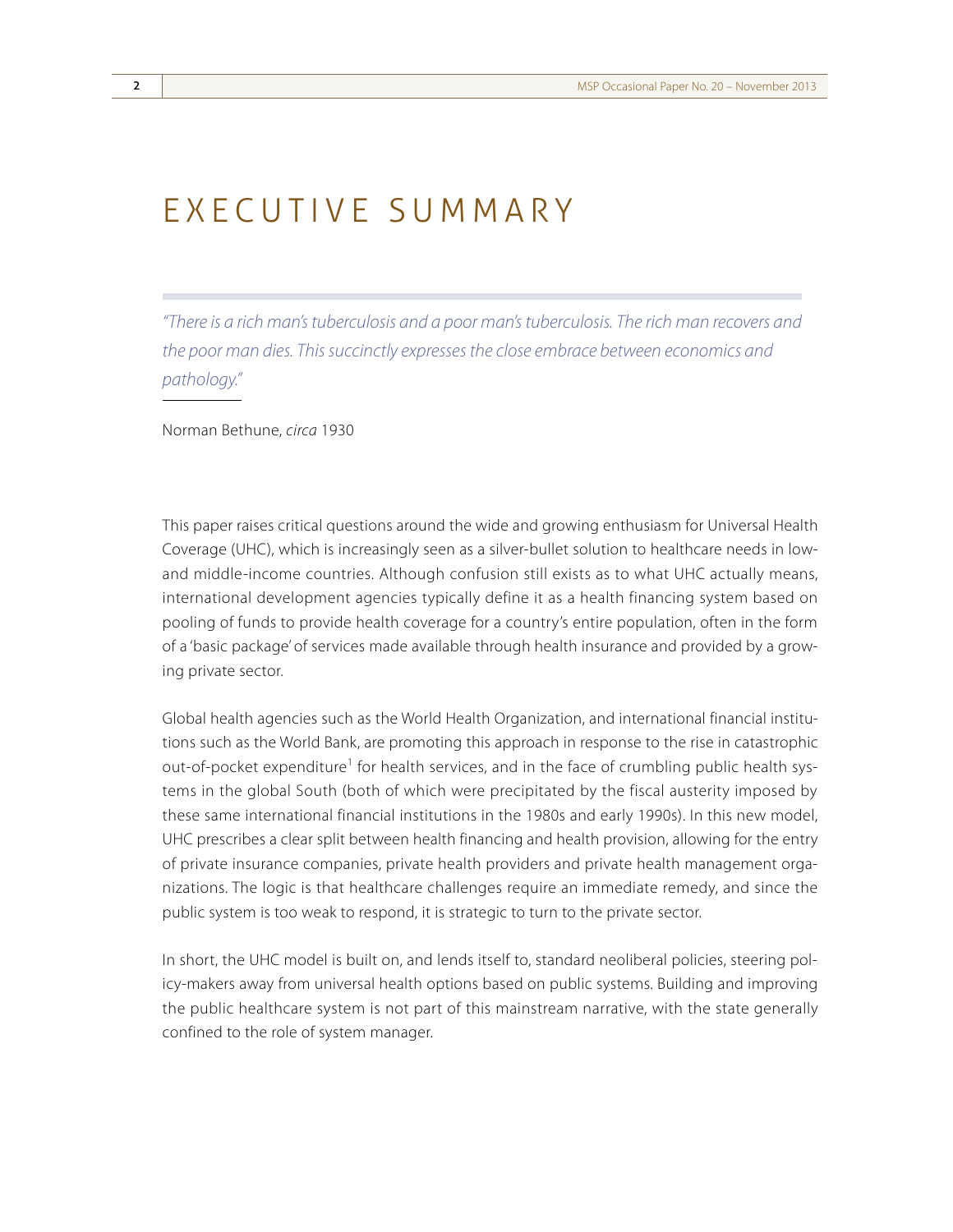Although these programs are now zealously promoted by global health agencies, the evidence to support their implementation remains extremely thin. Reliable data upon which to evaluate their performance are hard to come by (Giedion et al 2013) and methodologies designed to collect good evidence are singularly lacking, illustrated in this paper by the highly contested data of some early health reforms based on universal insurance in the South (e.g. Chile, Colombia and Mexico), which have nonetheless been used to legitimize the current UHC agenda.

The paper argues that secure finances for health care are a necessary but insufficient condition for systems that are equitable and provide good quality care. We analyze the reasons why finances need to be channeled through well-designed public systems if they are to be spent efficiently. We further argue that, in glossing over the importance of public provisioning of services, many proponents of UHC are actually interested in the creation of health markets that can be exploited by capital.

To contextualize the UHC debate, we look at Europe's experiences in constructing similar models, whereby health becomes a marketable commodity. We also present the cases of Brazil, India and Thailand to illustrate how this trend has become global, reinforced by the implementation of new UHC initiatives. Our analysis shows that despite policies in favour of universal public health care, the neoliberal ethos has become dominant in these countries' health systems. Thus, even in the case of widely acclaimed reforms, equity and efficiency tend to be compromised because ideological pressures prevent the adoption of an entirely *public* system of care provision.

The challenges of high quality and equitable health care are most acute in low and middleincome countries because of faster growing populations, higher prevalence of infectious diseases, and growing burdens of non-communicable illnesses. Re-imagining public health care – rather than the private sellout of health systems via UHC – is argued to be the only way forward in building truly *universal* health outcomes.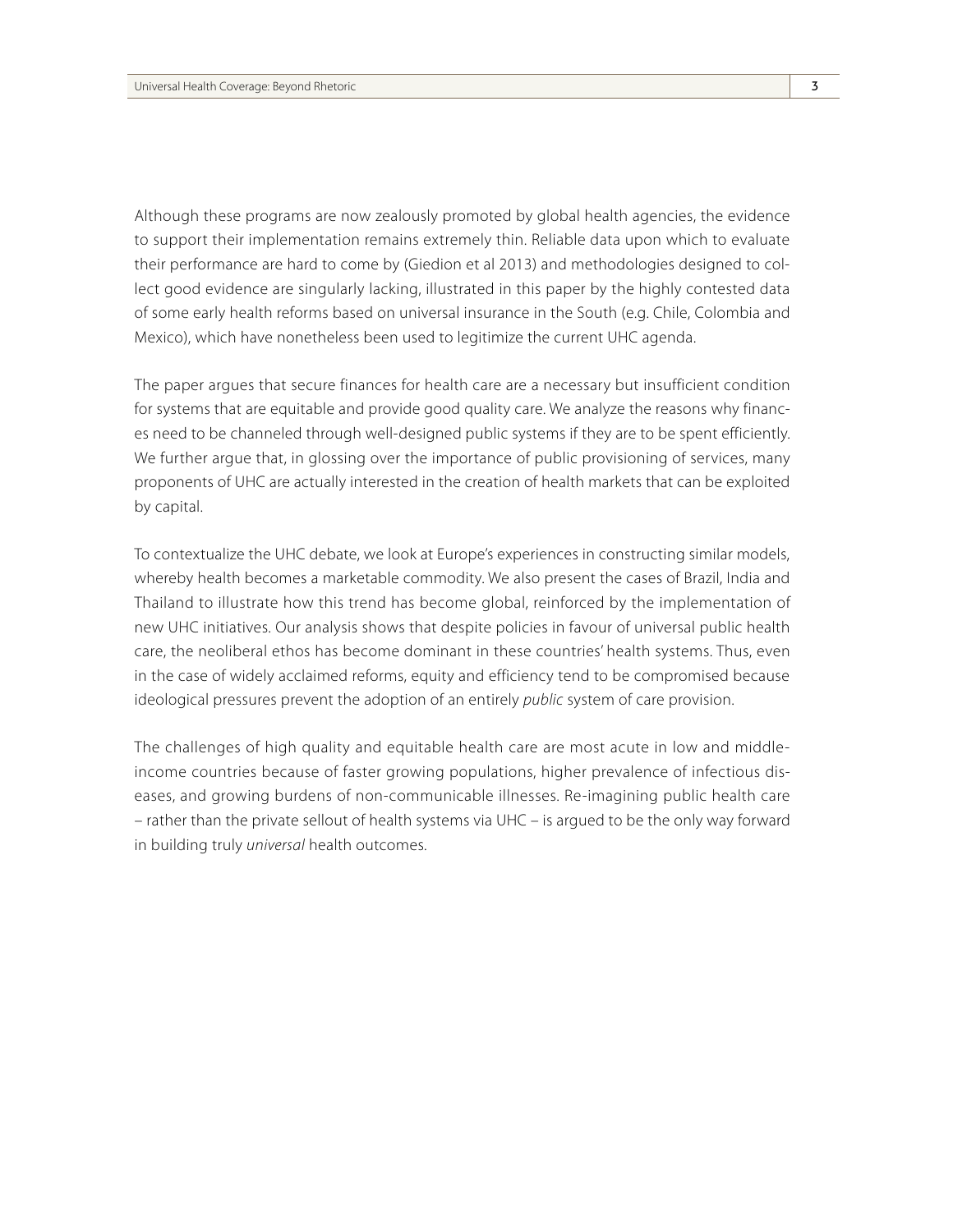### UHC to the rescue?

In less than a decade the discourse on Universal Health Coverage (UHC) has come to dominate most international discussions on healthcare access. Some analysts have termed it the 'third great transition' in health, changing how services are financed and how systems are organized (Rodin and de Ferranti 2012). UHC is now broadly seen as *the* solution to pressing healthcare needs in low and middle income countries (LMICs), making it all the more important to understand what it actually promises.

On the international stage, one of the earliest mentions of UHC was at the 58th World Health Assembly in 2005, in a resolution calling on member states to: "ensure that health-financing systems include a method for prepayment of financial contributions for health care, with a view to sharing risk among the population and avoiding catastrophic health-care expenditure and impoverishment of individuals as a result of seeking care" (WHA 2005). Thus, the conceptual underpinning of UHC lay in 'sustainable health financing' and not in the mechanisms of healthcare delivery or nature of health systems. Soon, universal health coverage as a vehicle for securing sustainable *financing* for health systems began to conflate with health systems design, promoting the systematic participation of the private sector in *provision* of health services.<sup>2</sup> The use of the term 'coverage' rather than 'care' symbolizes the move away from concerns of health systems design toward financing.

International agencies rallied behind UHC as a response to the precipitous rise in catastrophic outof-pocket expenditure on healthcare, in the backdrop of crumbling public health systems. The latter was a consequence of a prolonged period of neglect of public health care and privatization of health systems, as prescribed by global financial institutions' infamous Structural Adjustment Programs in the 1980s (McPake and Mills 2000). The neglect of public services was not peculiar to the health sector, of course, but a function of the broad ideological position of global financial institutions against public services in general.<sup>3</sup> By the 1980s arguments for privatizing health systems were frequently reflected in publications of the World Bank that echoed the position, first developed in the 1960s, that health care had no characteristics to differentiate it sharply from other market goods (McPake and Mills 2000, 812).

In its 1993 World Development Report, the World Bank had published a ranking of common healthcare interventions according to their cost-effectiveness and used it to propose a minimum package of public healthcare services for low and middle income countries. At best, the minimum package would avert one third of the estimated burden of disease in low-income countries and a fifth in middle-income countries. According to this approach, examples of common ailments that were excluded from public funding in poorer countries included: emergency treatment of moderately severe injuries and treatment of chronic conditions including diabetes, cataract, hypertension, mental illness and cervical cancer (Segall 2003). This package came to be widely accepted and incorporated in polices adopted by most LMICs thanks to international financial agencies' continued influence throughout the 1990s.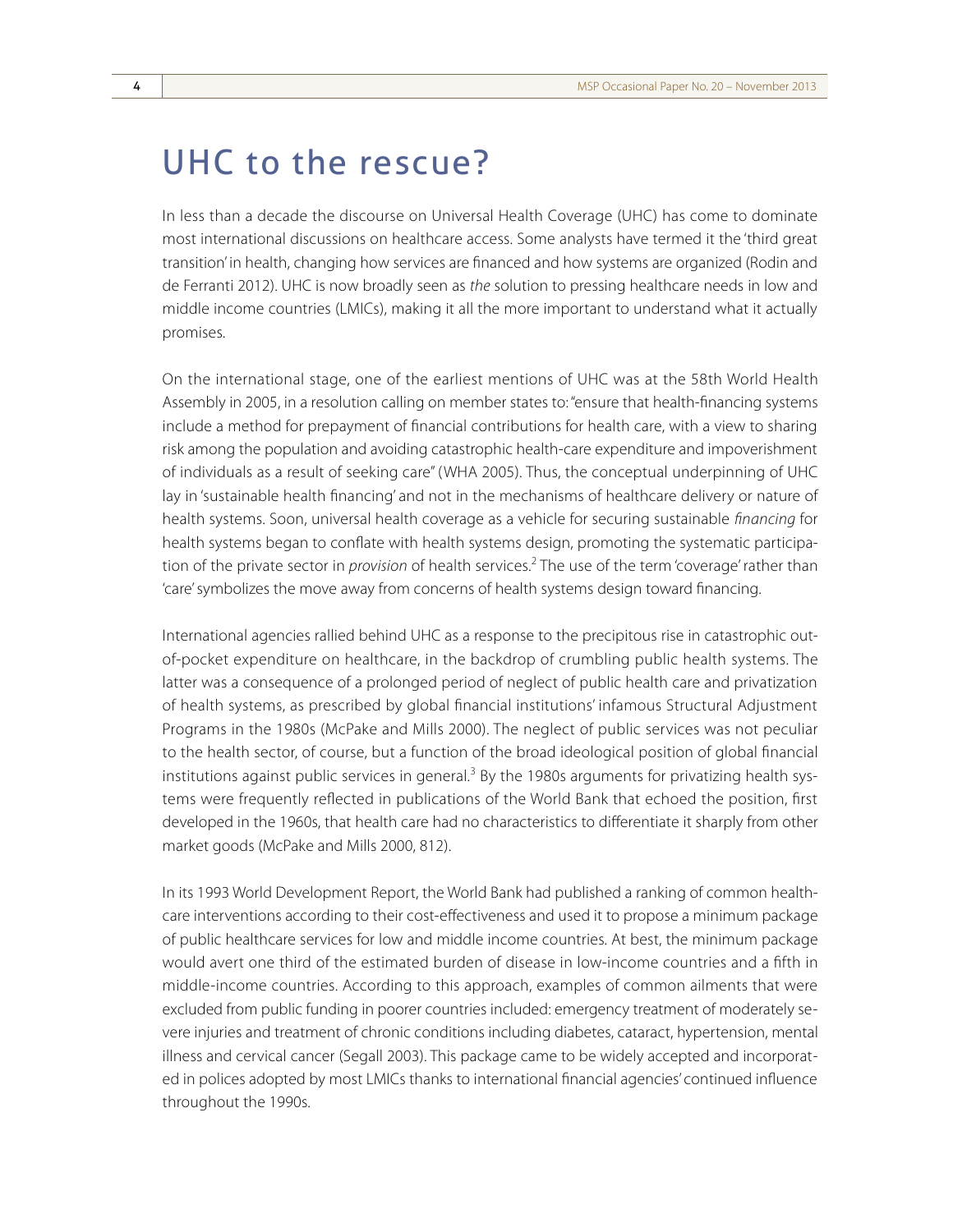Reforms during that period led to massive cuts on public healthcare expenditure. Already, in the poorest 37 countries, public per capita spending on health had shrunk by half in the 1980s (Sanders 2000). In Mexico, for example, per capita expenditure on health care had dropped by 50 to 60% between 1982 and 1987. Subsequent restoration was slow, and in 2000, public health expenditure was still lower than pre-1982 levels in real terms (Laurell 2007). In 1991, Peru was spending US\$12 per capita on health and education, one-fourth of what it had spent a decade before – and half the amount it was spending on debt payments to Western banks (Sanders 2000). In India, the already grossly under-funded public health system faced a further squeeze with the neoliberal economic reforms of 1991 (Berman and Ahuja 2008). There was a significant decline in public health expenditure in most African countries as well, even though they were starting from an extremely low base. Between 1980-1985 (average for this period) and 1986 there was a real decline of 9.3% and 9.1% respectively for what the World Bank classified as medium and low expenditure countries (World Bank 1994, 145). Such a reduction in health finances in LMICs was felt directly by publicly run services, as in most LMICs a bulk of public finances was utilized to directly run public health facilities (unlike in many high income countries, where public funding was in many cases utilized for private sector provision of services).

By the turn of the millennium the overall situation as regards health care in most LMICs was characterized by:

- 1. A crumbling public health system, with poor infrastructure, falling morale among health workers and diminishing resources.
- 2. Increased penetration of the private sector, which expanded to fill the vacuum created by the retreat of public services. This was especially true in the case of secondary and tertiary care services, where the profit opportunities for the commercial sector were greater.
- 3. A consequent rise in catastrophic health expenditures by households, a large proportion of which was 'out-of-pocket'.

To remedy the situation, there could have been efforts to prioritize the rebuilding and strengthening of public systems. Instead, the emphasis shifted from how services should be provided to how services should be financed, under the rubric of UHC. The underlying belief appeared to be that if the finances were secured, provisioning of health services could be taken care of by a variety of mixes that involved both the private and the public sector. Such an assumption completely missed the point that a health *system* is not a mere aggregate of dispersed facilities and service providers, but is an integrated network of facilities and services that are appropriately situated at primary, secondary and tertiary levels.

The contours of UHC that began to take shape were based on some early initiatives in the late 1990s and early 2000s – especially in Latin America where reforms were based on universal insurance schemes. Mechanisms adopted in Chile, Colombia and Mexico, for example, shared certain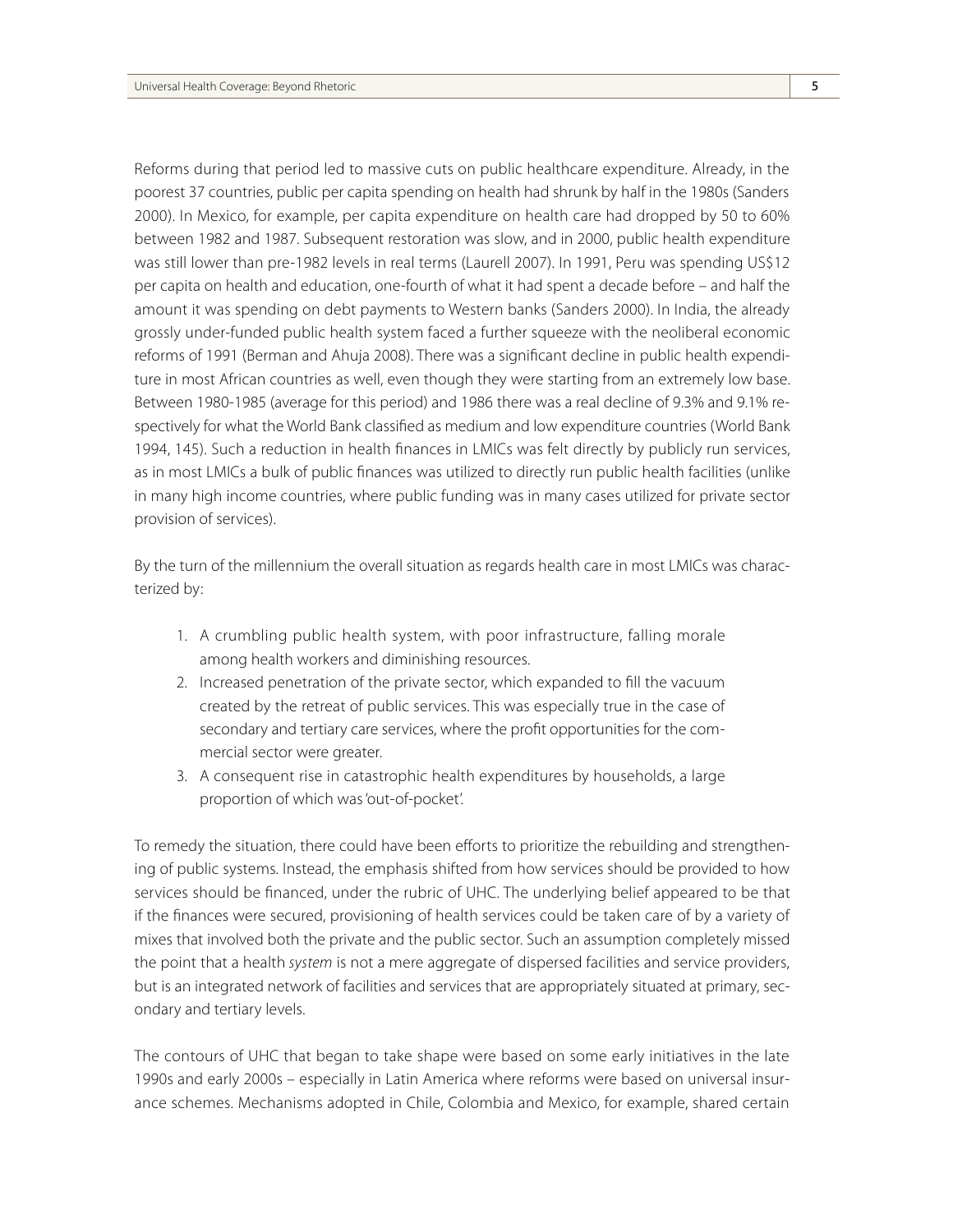key features: increases in national healthcare expenditures, both public and private; and a market logic centred on 'individual care' conceived as a 'private' good. At the end of the day, there was no regional consensus on the success of those reforms, and some reviews of the Chile and Colombia <sup>-</sup><br>experiences suggest that they did not improve quality of care, equity and efficiency; yet transnational corporations and consultancy firms accrued significant benefits (Homedes and Ugalde 2005). Worse, the market logic destroyed the institutional scaffolding of public and collective health. The result was the re-emergence of previously controlled diseases and the reduction of preventive interventions (Laurell 2010). However, the powerful global institutions that were behind these reforms were able to give a positive spin to their impact.<sup>4</sup> Notably, the World Bank played a key role in consensus-building around reforms that were to become precursors to UHC, much before the World Health Organization (WHO) formally adopted it as part of its policy plank (e.g. see Kutzin 2000).  $\alpha$  corresponding must must must make choices and trade-os, particularly in  $\alpha$ force policy-makers to make the core areas ( $\frac{1}{2}$  are areas (Fig.  $\frac{1}{2}$  are areas (Fig.  $\frac{1}{2}$ ):  $\frac{1}{2}$ hypothetical country where about half the population is covered for about price precursors to once, much before the violid

#### **The ideological foundations of UHC**  $\epsilon$  100% of the population covered for 100% of the services that covered for 100% of the services that could be made available and for  $100$  of the cost, with no waiting lists. Each country list, with no waiting lists. Each country lists, with no waiting  $\alpha$

It is important to understand the theory behind UHC. The 2010 World Health Report illustrated the concept as a diagram, reproduced in Figure 1. funds. Waiting times for services may vary greatly from one country to another,



#### **FIGURE 1:** The UHC Cube

Source: WHO 2010, p. 12, Fig. 1

In the cube, UHC is conceived as a system that would progressively move toward: i) the coverage of the entire population by a package of services; ii) an increasing range of services; and iii) a ris-**12** ing share of pooled funds as the main source of funding for health care, and thereby a decrease in co-payments by those accessing healthcare services. Such a system requires a clear 'providerpurchaser' split, the issues of financing and management being entirely divorced from provisioning. The importance of public healthcare services is not part of this narrative and the state is confined to the role of manager of this system.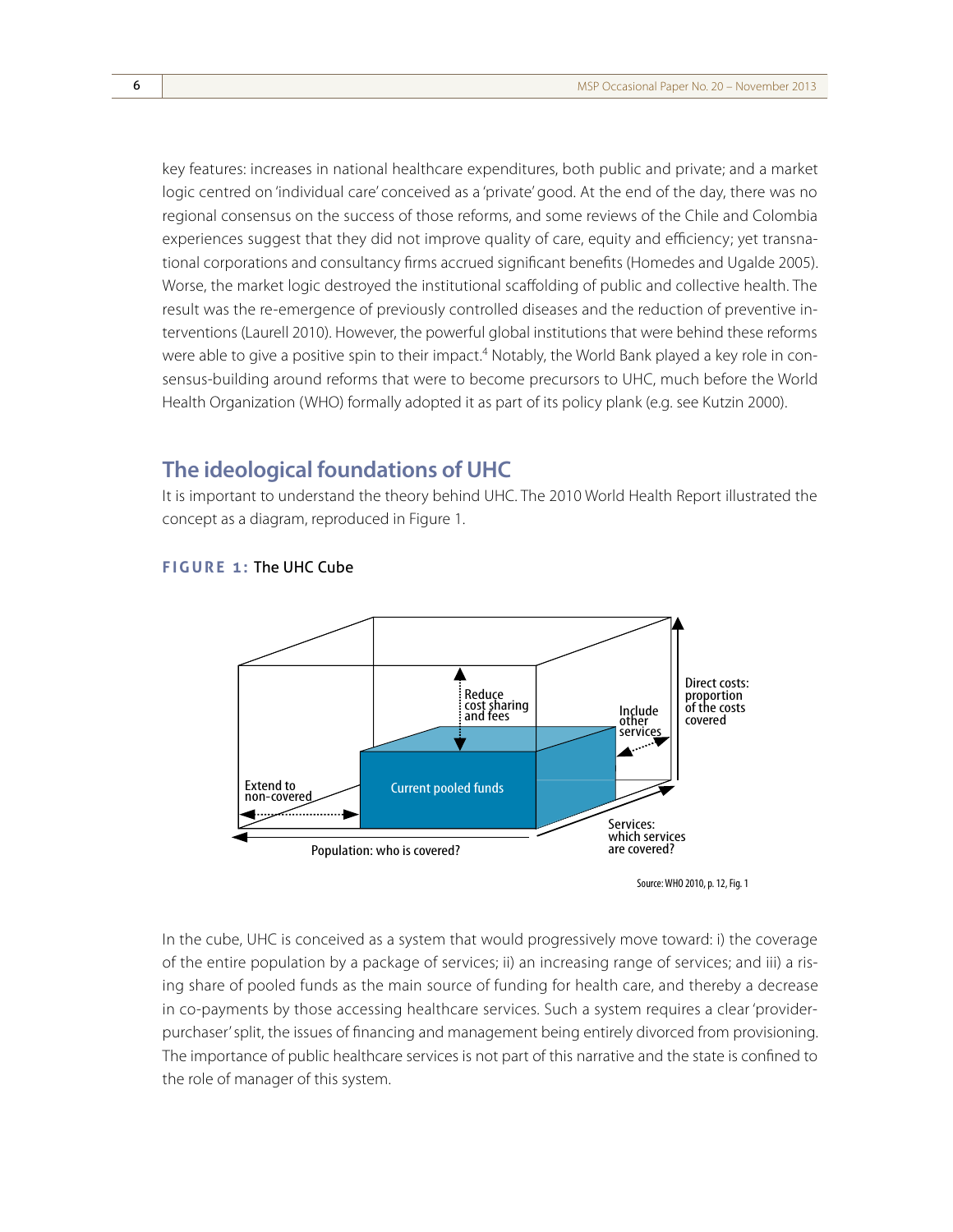This conception of UHC has been defended forcefully by its main proponents. Among them, Julio Frenk, the architect of the Mexican health insurance system, suggests that stewardship (including deployment of equitable policies) and fair financing are essential public responsibilities, whereas delivery of services is best served through a pluralistic mix that includes the private sector and civil society (Frenk and de Ferranti 2012).

It is useful to note here that the split between the state as health provider and as purchaser of services has been the hallmark of reforms in other public services as well.<sup>5</sup> In the health sector, theoretically, it means that health services can be entirely provided by private enterprises while the state mediates to secure the funding for such services and regulates their quality and range. A providerpurchaser split puts a price on services; that is, it commodifies them, which is the precondition for their transaction in the marketplace (Laurell 2007).

The retreat of the state as a provider of public services has been accompanied by a clear reform push in public services often referred to as 'new public management' (Vabø 2009). The UHC proposal is no stranger to this trend. The strategy has been to introduce private sector management, organization and labour market ethos and practices into the public sector in the expectation that public services can be made to deliver with the efficiency that the private sector (and its competitive environment) has supposedly realized. More specifically, there has been an aspiration to introduce 'internal markets' within the domain of public provision. As part of these reforms, public funding has been retained but steps have been taken to isolate the purchasers from the providers. The intention is that individual 'units' should compete for consumers. The purchaser of these services (patients or their surrogates) should be able to move between providers with relative ease. This reorganization along the lines of new public management appears crucial for subsequent privatization of public services, as erstwhile public services in their classical form are not marketable commodities (Pierson 2001, 157).

The role of the state is defined in the 2010 World Health Report in the following manner: "Governments have a responsibility to ensure that all providers, public and private, operate appropriately and attend to patients' needs cost effectively and efficiently" (WHO 2010, p. xviii). In other words, UHC does not discriminate between public and private services, its only concerns are 'costeffectiveness' and 'efficiency'. In practice, this impartial role of the state can be interpreted in many ways and largely depends on the functioning of public health services in any given country. With most public health systems in a state of disarray, it is an appealing option for states to choose not to rebuild public systems but to rely increasingly on private providers. The logic is that the catastrophic impact of out-of-pocket expenditures needs an immediate remedy, and as the public system is too weak to respond, it seems more strategic to turn to the private sector. The UHC model, thus, provides the opportunity to make the choice to open up a country's health system to private providers rather than considering public provision of services as the mainstay of this system. Under the UHC model, governments can choose more progressive options for financing – such as tax-based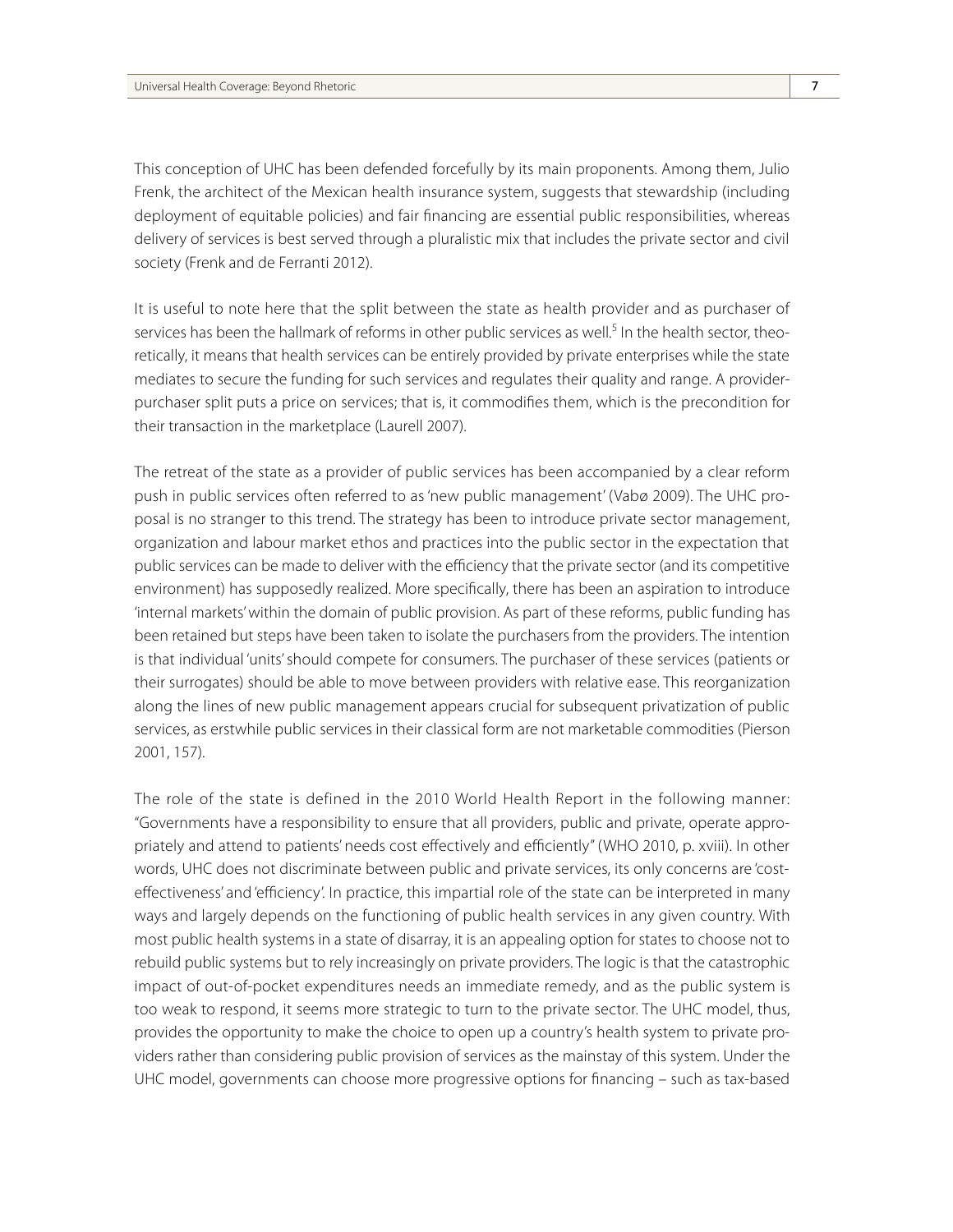funding in a progressive regime of taxation. However in situations where the state itself is committed to pursuing neoliberal policies, such progressive options may not be adopted.

In fact, influential supporters of UHC are happy to emphasize the key role played by governments in strategically 'purchasing' care to improve 'efficiency', rather than advocating for them to get involved in providing services. For example, an issue of the *WHO Bulletin* argues: "Countries cannot simply spend their way to universal health coverage. To sustain progress, efficiency and accountability must be ensured. The main health financing instrument for promoting efficiency in the use of funds is purchasing, and more specifically, strategic purchasing" (Kutzin 2012).

This discourse is in sharp contrast with the vision of Primary Health Care envisaged in the Alma Ata declaration of 1978, which called for the building of health systems that would provide comprehensive care, would be integrated, organized to promote equity, and driven by community needs (PHM et al 2005, 56). Instead UHC envisages health care as bits and pieces of a jigsaw puzzle, connected only by a common financing pool and by regulation of an array of private and public providers.

In fact, universal health 'coverage' is only one aspect of universal health care. Coverage as a strategy focuses primarily on the achievement of a wide network of health providers and health institutions extending access to health services to the vast majority of the population. The components that are 'sufficient' to be considered adequate coverage remain highly contested, however (Stuckler et al 2010). UHC is essentially designed to universalize 'coverage' rather than 'care'.

Nonetheless, UHC is a step forward to the extent that it represents an explicit recognition of two important aspects of public health. First, by prescribing a central role to the state in securing funding for health care and in regulating the quality and range of services, UHC recognizes that 'market failures' are a feature of private health care that is detrimental to the interests of patients. Second, UHC also recognizes that health is a 'public good' with externalities, and that the state has responsibility to ensure access to health services. Thus, UHC provides the possibility to exercise a choice, and progressive governments can try to privilege public systems and examine funding mechanisms that promote equity. Financial pooling through UHC makes it easier to develop comprehensive public systems, but whether that will happen is a political choice.

#### **The ambiguities of UHC**

There are two levels of ambiguities embedded in the present concept of UHC. First, while it proposes that funding for health should be pooled, it does not propose the same for the provision of services; that is, it does not propose a unified system of public provision. Second, it does not define the 'depth' of coverage and hence allows an interpretation that coverage can mean a very basic package, akin to the World Bank's health prescriptions of the previous decades. This latter point is captured by the UHC proposition that the exact mechanisms for pooling will depend on social processes and political action that establish the parameters for an acceptable public role in health care.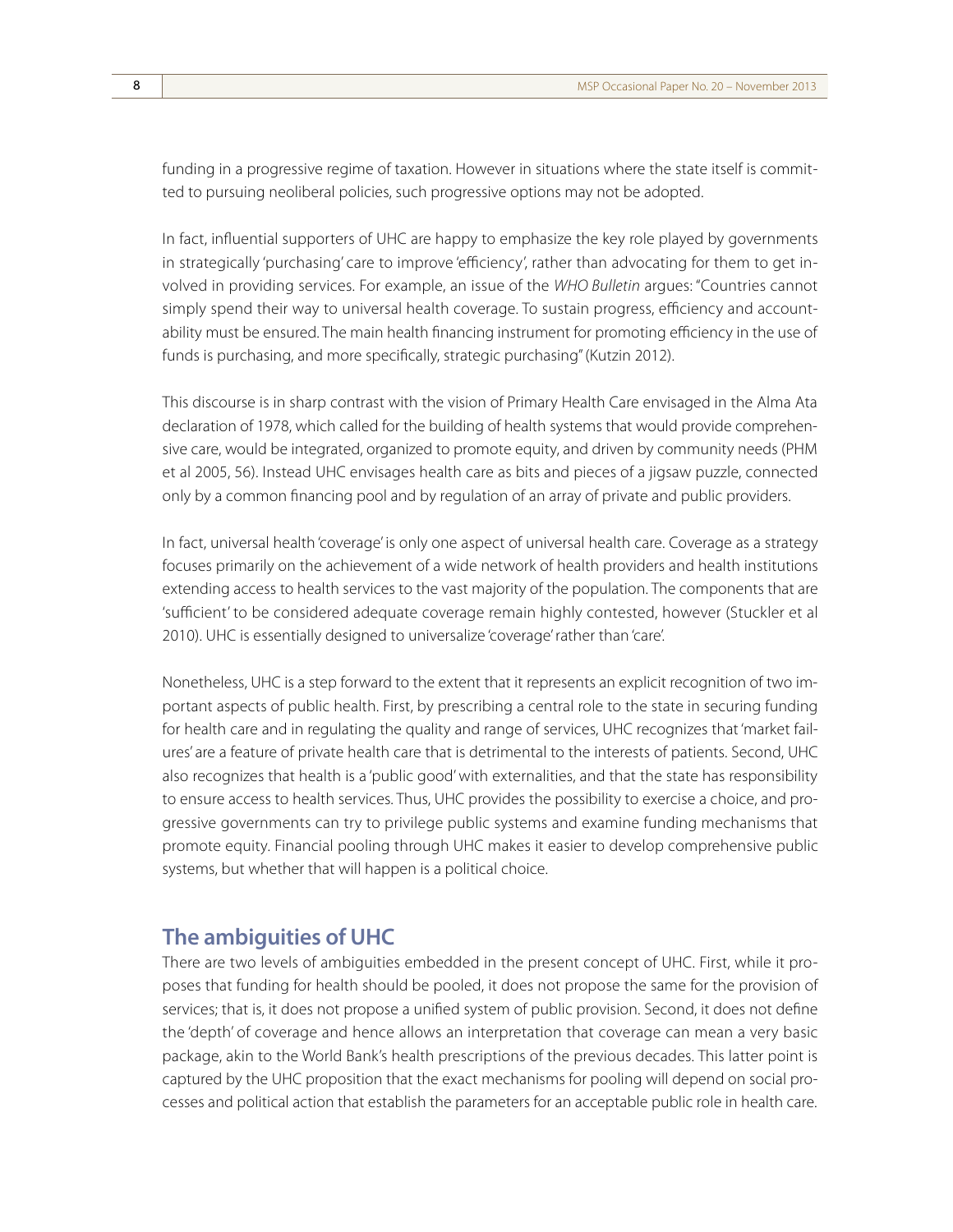In some cases, the result will be a government that primarily regulates the healthcare sector, while in other cases it will be a government that finances and directly provides care (Savedoff et al 2012).

These obscurities were clearly captured by a recent literature survey of peer reviewed publications on UHC. Of 100 papers analyzed only 21 provided an explicit definition of UHC. Among these, there was little consensus on the concept, and its meanings were often unclear. The majority referred to UHC as universal coverage, but differed in regard to whether it meant a comprehensive set of healthcare services or a limited initiative (Stuckler et al 2010).

The UHC model provides choices in a particular political and economic environment that is not neutral. The dominant neoliberal environment can exploit the ambiguities inherent in the UHC model and promote a model that is market-driven. Such a model, through a combination of pooling of funds and private provision, becomes an efficient way for private capital to extract profits. With the state intervening to pool healthcare funds in one basket (the locus of collection may range from primarily tax-based to a combination of employee, employer and government contributions), new avenues for profit-making are opened up through the medium of insurance companies and health management organizations.

Pooling of funds provides an effective demand (i.e. purchasing power) for the healthcare industry in settings where most people live in extreme poverty. It also opens up a new and lucrative private market: the administration of health insurance funds. Further, in a UHC insurance-based model, although more public funds are earmarked for health, this is done through demand subsidization (putting money in the hands of the users) rather than subsidizing supply by increasing the budget of public institutions. As a result, a new layer of competition is added to the system. Not only do public and private service providers compete, we also see competition between public and private insurance plans. Furthermore, private companies are offered a series of advantages in order to break the "monopoly" of public institutions (Laurell 2010).

### Whither integrated public health systems?

The unquestioning faith in the 'efficiency' of private healthcare services in the mainstream UHC model is related to the complexity in measuring the quality and efficacy of integrated public health services. Usual measures of health outcomes (e.g. child mortality, life expectancy, etc) cannot be linked directly to healthcare services, as they often depend more fundamentally on other determinants of health (e.g. poverty, housing, nutrition, employment, environment, gender roles, etc). In fact, only 10-15% of gains in life expectancy are thought to be attributable to health care (Leys 2009, 6). Yet existing measures of health coverage tend to focus on quantitative assessments of access to particularly high healthcare services (Moreno-Serra and Smith 2011).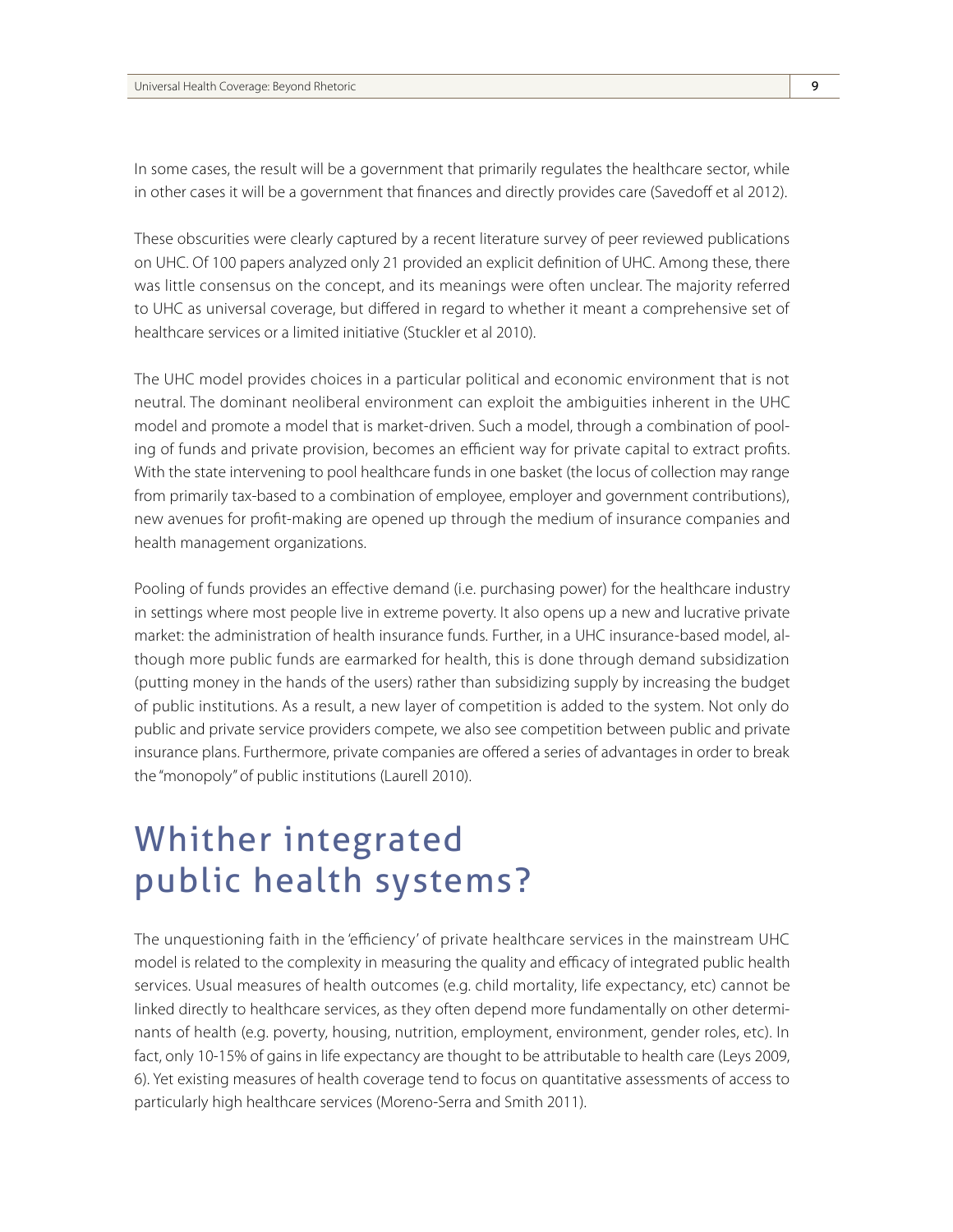Another common method of measuring 'efficiency' in healthcare services is by looking at subjective perceptions such as 'patient satisfaction', 'behaviour of health workers' and crude criteria such as waiting times at clinics and hospitals. The use of such metrics often places public health services at a disadvantage as private care providers are likely to be more adept at addressing these concerns, although they may not be relevant as regards the actual quality of care. Patients, on the other hand, are rarely in a position to correctly judge the quality of services, given the huge information asymmetry that exists in the case of medical care.

#### **Where is the evidence?**

Finding evidence to assess the impact of newly implemented UHC schemes is particularly challenging (Giedion et al 2013, 101) and methodologies designed to collect good evidence are singularly lacking. Many evaluations of UHC schemes end up measuring the impact on 'out-of-pocket' expenses incurred (Giedion et al 2013, 101) but do not measure the quality and depth of services offered. As a consequence, the proof of UHC's positive impact on health outcomes remains extremely thin, with huge methodological challenges. For example, some evaluations of the much-acclaimed *Seguro Popular* scheme in Mexico reported no effect on self-reported health indicators and did not report change in general patterns of service use (Moreno-Serra and Smith 2011).

The most basic argument for pooled financing and insurance – the hallmark of UHC – is that it reduces financial risk. However, insurance also opens up new opportunities for consuming expensive high-technology care that permits health improvements that are valued by the patient, especially because the private provider is able to exploit its informational advantage; it is an open question, however, whether insurance (of any form) will in practice reduce financial risk. A large 2005 study of China's health insurance schemes indicates that it may, to the contrary, be associated with increased risk of large out-of-pocket payments (Wagstaff and Lindelow 2005).

Given this thin evidence, it is impossible to claim that UHC strategies – as a whole – work. There is even less evidence available about what strategies within the UHC approach are more promising. And there is virtually no data that compares the relative merits of approaches that are premised on predominant public delivery of services versus those that follow a private-public mix with predominant private sector delivery of services.

#### **Public system efficiencies**

There are, however, clear structural reasons why market-driven health care and competition do not in fact promote efficiency<sup>6</sup> or quality (Rice 1997). Market competition does not make for better care as most patients do not have enough knowledge to make informed choices – a situation called information asymmetry in the healthcare 'market'.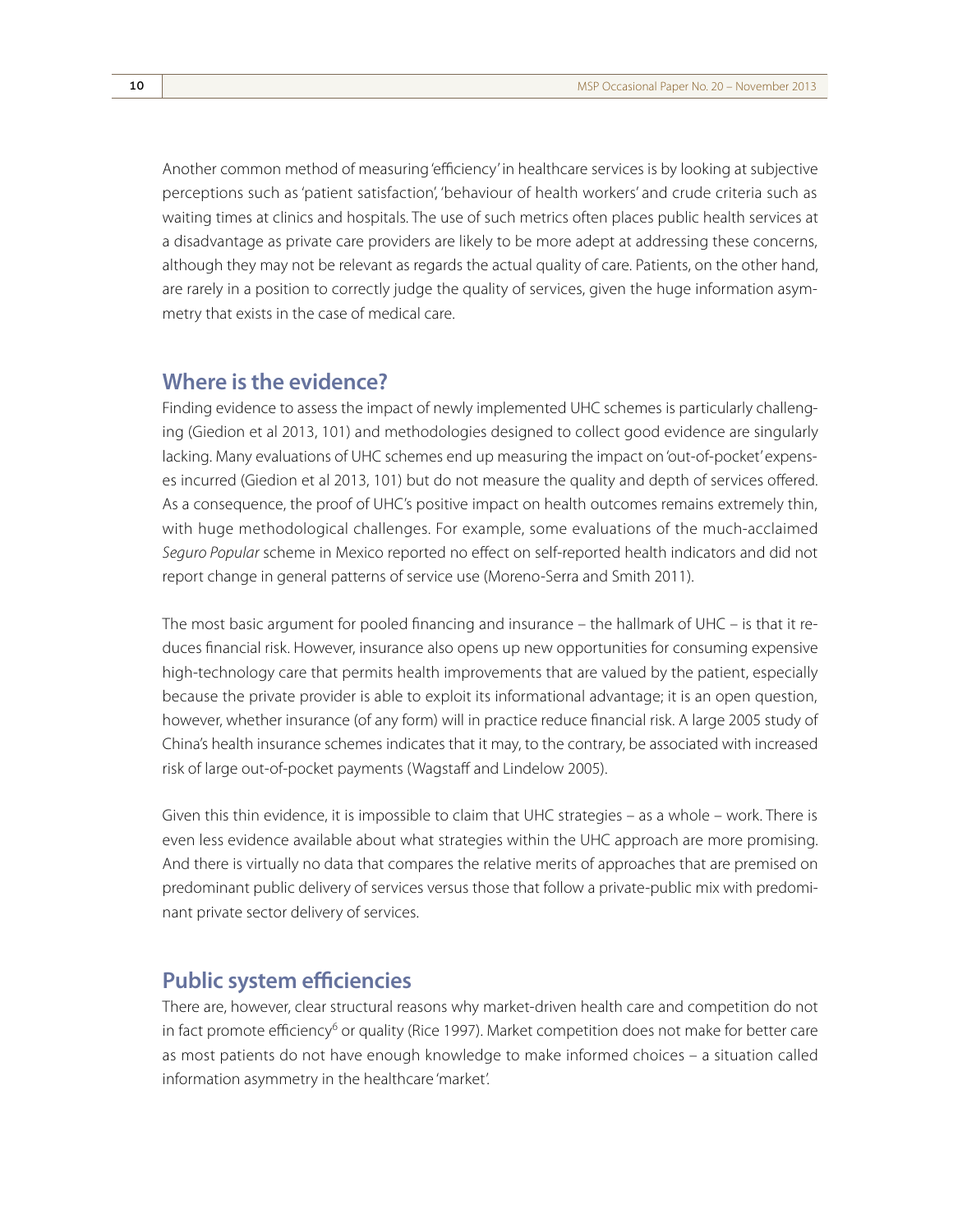Commercialized healthcare systems often have very high transaction costs, which are necessary to manage or regulate the market. A study of long-term care facilities in the US estimated that in 1999, as much as \$294.3 billion was used for administrative costs, representing 31% of healthcare expenditures in the country. Transaction costs tend to be much lower in more public systems; for example the transaction costs in the National Health System in the mid-1970s, before it began to convert into a market, were estimated at between 5 and 6% of total expenditure (Leys 2009, 18).

Public systems are more efficient because they ensure economies of scale in the purchasing, supply and distribution of drugs and equipment (Robinson and White 2001). In the Indian state of Tamilnadu, for example, pooled purchasing of medicines through a public sector entity has driven down medicine costs significantly and other states are engaged in duplicating the model (Singh et al 2013). Public systems are best placed to avoid wasteful capital investment, duplication of equipment and services, and the emphasis on frills that are endemic to hospitals in a competitive market environment (Ramesh et al 2013, 13-14).

Public systems also perform tasks that are not directly linked to providing care. These include maintaining disease surveillance systems, providing immunization to the entire population, vector control measures, health promotion activities such as ante natal and school health checkups, and so on. It can be argued that an array of private providers could offer these services if robust regulatory mechanisms impose conditions that mandate them to do so. In practice, however, public goods such as mass coverage, public awareness, community outreach and emergency services are more effectively provided through public programs rather than the sum of regulated private programs (Sachs 2012, 945).

If health systems are to provide universal care, there are significant marginal costs involved in delivery to the most inaccessible or the most disadvantaged sections of the population. Health services to those with pre-existing chronic conditions are often relatively more expensive as is the treatment of rare diseases (Allotey et al 2012). In rapidly aging societies a very high proportion of healthcare needs are concentrated in the last few months or years of life. Public systems can absorb these marginal costs and spread them across an entire population. Private systems, on the other hand, would find such costs to be unacceptable and would attempt to avoid care provision to people who live in underserved areas, who are disadvantaged, or those who suffer from conditions that require expensive care or long-term care. Public systems, thus, promote equity while even the best-designed private systems risk undermining it. Finally, competition harms collaboration between different providers, often an important ingredient of good quality care, especially in relation to referrals between different kinds of specialists or between different levels of the healthcare system.

The argument that health systems in LMICs should leverage the already-dominant private sector for wider and better care is clearly misplaced. The large out-of-pocket expenditures and the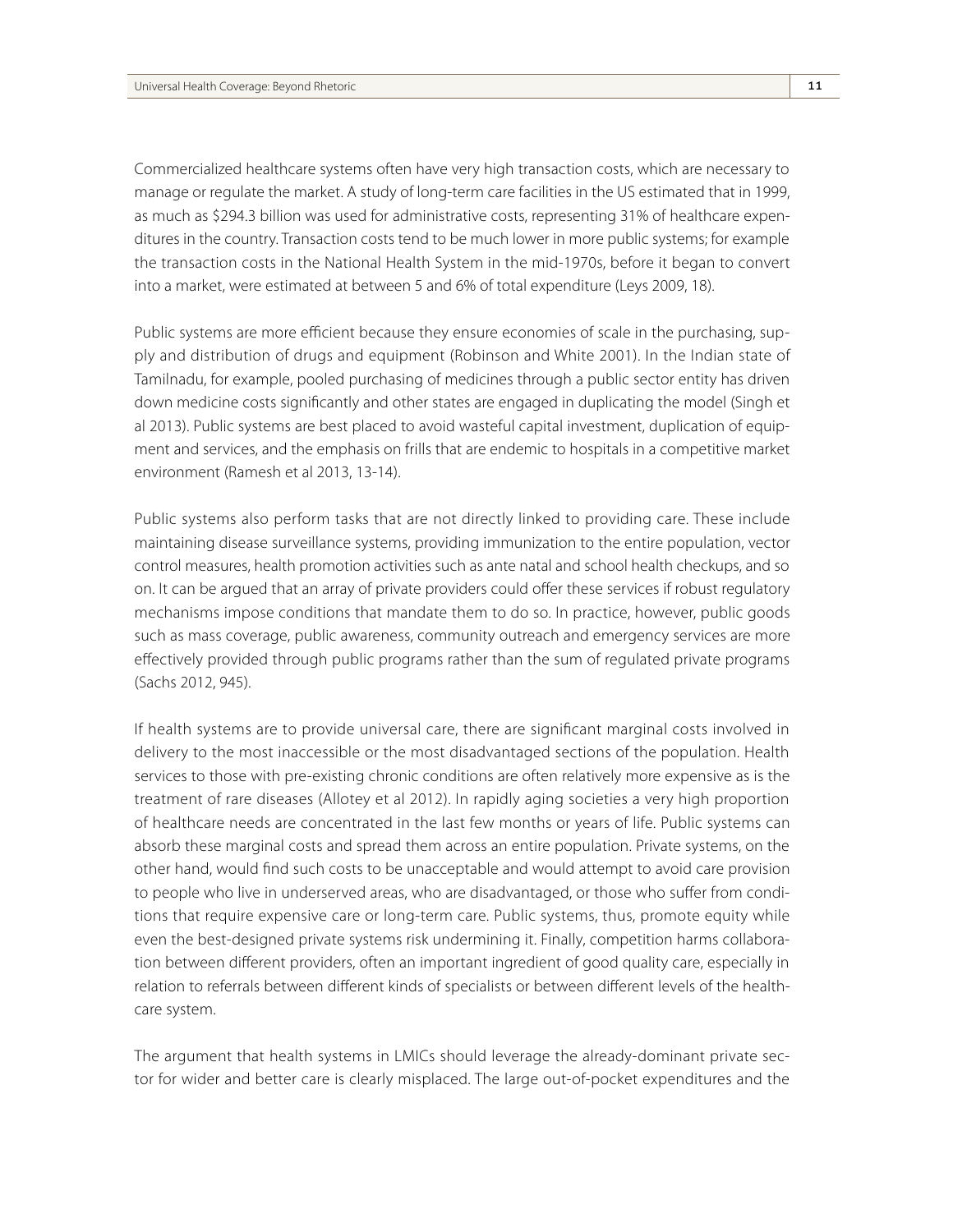importance of private provision in low-income countries is mainly a reflection of inadequate public services, forcing the middle and upper classes to go directly to private providers while the poor are left without reliable basic services. This reality is unfortunate, but it is not a convincing case for private provision; rather it should serve as a call to action to bolster the deeply under-financed public sector (Sachs 2012, 945).

### UHC in advanced capitalist countries

Variants of the UHC model that is being proposed today have existed in parts of the globe for over 130 years, starting with Germany under Bismarck in the second half of the 19th century. Such models inform the design of health systems in most developed countries to this day (with the notable exception of the US).

While trying to project the future trajectory of UHC in LMICs it is important to learn from these historical experiences for two reasons. First, because models of UHC being promoted in LMICs today are justified on the basis of evidence from models in developed countries, yet they are blind to the fact that these are imperfect ones born out of a long history of social struggle and compromise in capitalist states. Second, many of these systems are now under strain and face the prospect of reforms, which are largely designed to open up opportunities for the private sector as is happening in the global South.

#### **Health and the negotiating power of labour**

The introduction of universal health coverage schemes in Europe and elsewhere has its roots in attempts to quell rising discontent among the working class. Initially, they were designed as welfare payments during sickness and later integrated into entitlements for health care. European countries introduced compulsory sickness insurance for workers beginning in Germany in 1883; other countries, including Austria, Britain, Hungary, the Netherlands, Norway and Russia all followed by 1912. Other European countries, including Sweden in 1891, Denmark in 1892, France in 1910, and Switzerland in 1912, opted to subsidize the mutual benefit societies formed by workers. The primary reason for the emergence of these programs in Europe was income stabilization and protection against the wage loss of sickness, rather than payment for medical expenses, which came later. Programs were originally conceived as a means to maintaining incomes and buying political allegiance of workers (Palmer 1999).

The impetus for UHC came from a need to offer concessions to the working poor, and not from a coherent view of how health services were to be organized. As we discuss later, all developed capitalist countries shied away from adopting an entirely public system, though there was enormous variation in the public-private mix that was implemented. The fact that universal systems in Western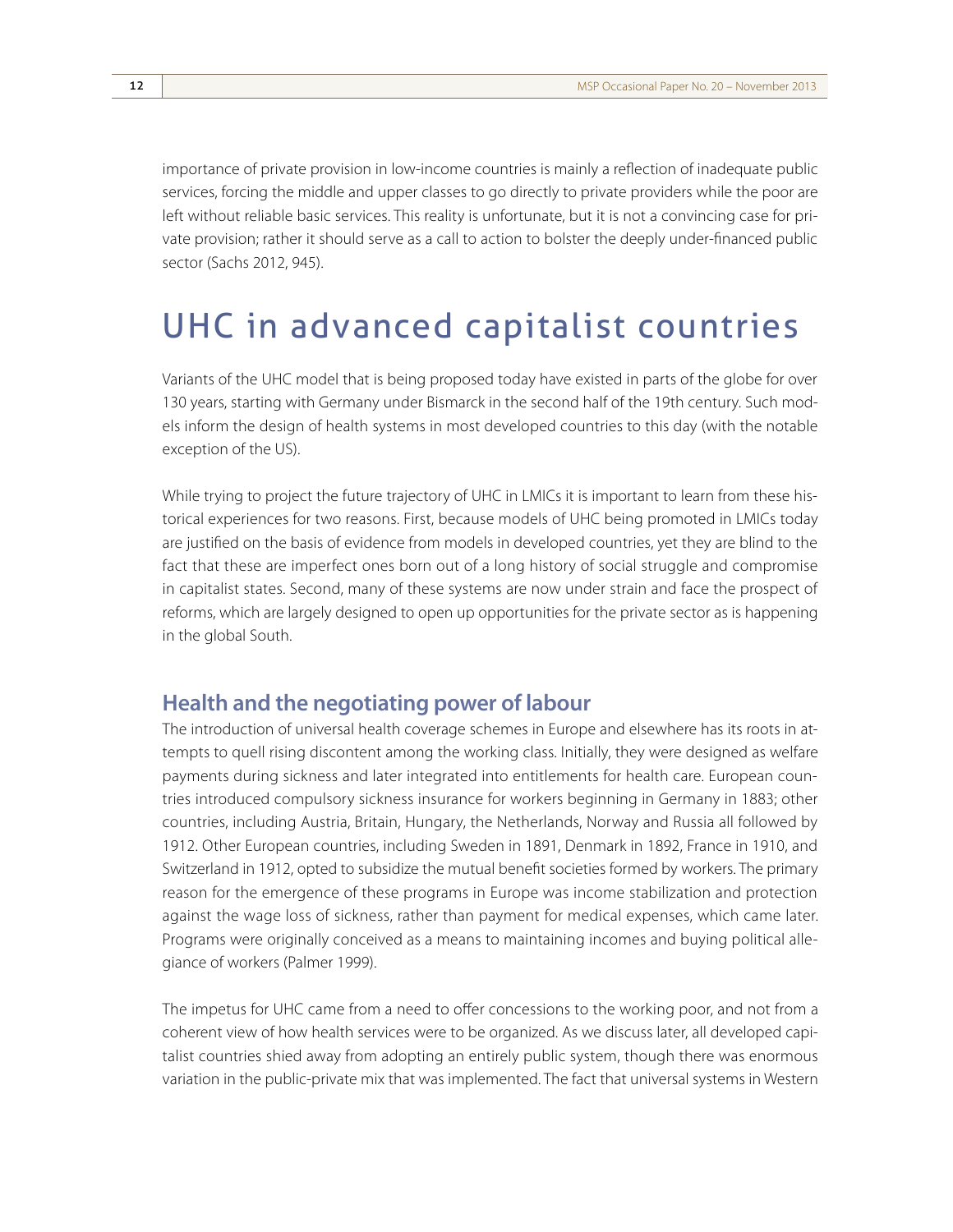Europe are still largely functioning is not a commentary on their viability and efficiency. Rather, it reflects the ability of the ruling classes, when forced to respond to popular mobilization against poor healthcare access, to offer ideological resistance to the introduction of entirely public-funded care provided through a single, publicly run system.

#### **Internal contradictions**

The current strains facing universal health systems in the North – in the form of rising costs and the inability of the systems to keep pace with health needs of the population – are a function of the reluctance to build truly comprehensive public systems for the delivery of health care. Such challenges have led to health system reforms in many of these countries. Paradoxically, almost without fail, the prescription offered is to introduce more pronounced market mechanisms.

The European experience is important to our discussion because health systems on the continent were generally built around the notion of social solidarity. Irrespective of the forces that led to their inception, this principle of social solidarity is inherent to the two principal models present in Europe: the so-called Bismarck model that exists in large parts of continental Europe (a similar model was also extended to other countries such as Australia, Canada, Japan and, more recently, Singapore and South Korea) and the Beveridge model in the UK, which emerged after World War II. A third model that was prevalent in the erstwhile Socialist states in the Soviet Union and Eastern Europe, the Semashko model,<sup>7</sup> has virtually disappeared.

The Bismarck model, nowadays typically known as social health insurance, pooled health funds contributed by the state, employers and employees in a common fund, while health care was provided by a mix of public and private facilities. The organization of care delivery differed by country, but in situations where private facilities were involved, they were tightly controlled. Across the English Channel, financing of the Beveridge model was tax-based. Primary care was provided by a network of general practitioners, and secondary and tertiary services by public institutions. The general practitioners, while not technically government employees, were tightly bound to the system through contracts with the National Health System. The Semashko system, which existed in the Soviet Union and Eastern Europe, was state-funded and care provision was the sole prerogative of state-run facilities.

Both the Bismarck and the Beveridge models explicitly recognized the role of social solidarity, while devising different ways to fund health care. They were, however, built around fundamental contradictions. First was the contradiction between the solidarity character of the financing and the private appropriation of the collectively financed funds by care providers, including industries such as pharmaceutical enterprises and producers of medical equipment. Second was the contradiction between the interest of individuals and the society as a whole in safe, efficient and cheap health care on the one hand, and on the other the interest of private providers and producers in selling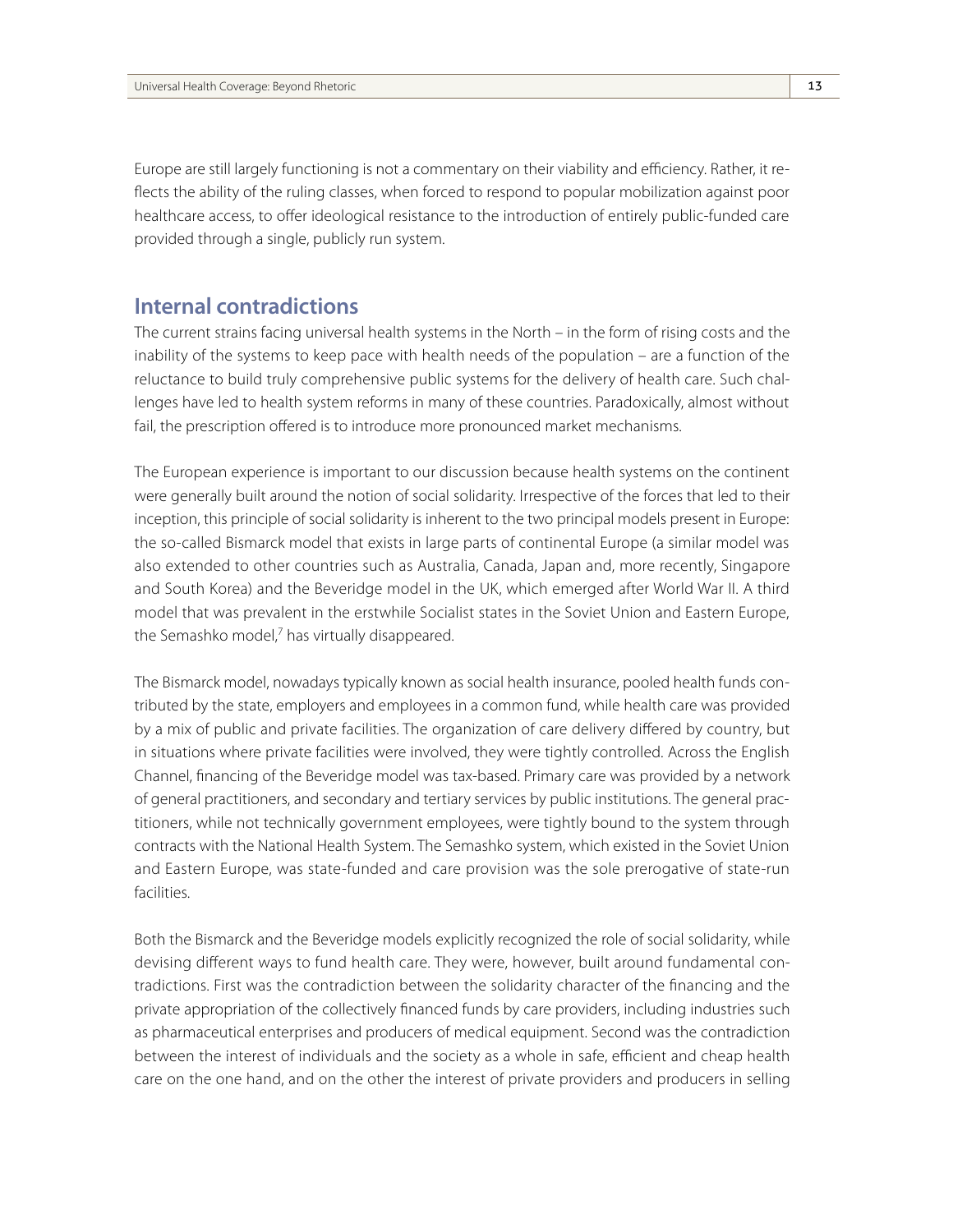ever more products, performing ever more operations, etc (Pato 2011). This resulted, for example, in European patients contributing to the super-profits of pharmaceutical manufacturers through solidarity funding (either through tax contributions or contributions to health funds).

#### **The demise of solidarity-based systems**

Cost containment and efficiency are driving a re-commodification of health care in Europe even if no convincing evidence has been offered to support the idea that private markets accomplish these goals. To the contrary there is evidence globally that systems that are non-profit score better on both counts. Across the Atlantic, a review of 132 studies comparing for-profit and not-for-profit hospitals and other healthcare institutions in the US, between 1980 and 2000, showed that nonprofits were often superior in terms of cost-efficiency and quality (Leys 2009, 17).

The private sector never ceased to exist in Western Europe, in spite of solidarity-based health systems being introduced, and it re-emerged in Eastern Europe after the 1980s. This private healthcare sector has made new inroads into the public sector (Leys 2009, 20), especially in the last two decades. While there are several factors at play in the transformation of solidarity-based health systems into market-based ones, a major enabling factor has been the weakened bargaining power of labour after the 1970s. This weakness of labour has become an opportunity for capital to strike back and reclaim health services for profit-making.

A combination of tax cuts and budget austerity heralded the European health system reforms of the 1980s. This not only concerned the tax-based systems but also countries with social health insurance. In the latter case, hospital infrastructure was typically funded by local government funds, which came under strain. Social insurance was also affected because of the difficulty in raising premiums paid by workers already suffering from stagnation in wages (Hermann 2009, 127).

The story of health system reforms in Europe would not be complete without mention of the National Health System (NHS) in the UK, which has been progressively dismantled and privatized by successive governments over the past quarter-century. This process and its consequences have been profoundly anti-democratic and opaque. Catchphrases such as 'public-private partnerships', 'modernization', 'value for money', and 'local ownership' conceal the extent and real nature of what has happened, and the complexity of health care allows the reality of its transformation to be buried under a thousand half-truths (Pollock 2009). But the NHS represented what was anathema to capital, a well-functioning tax-funded and predominantly public health system in a developed capitalist economy.<sup>8</sup>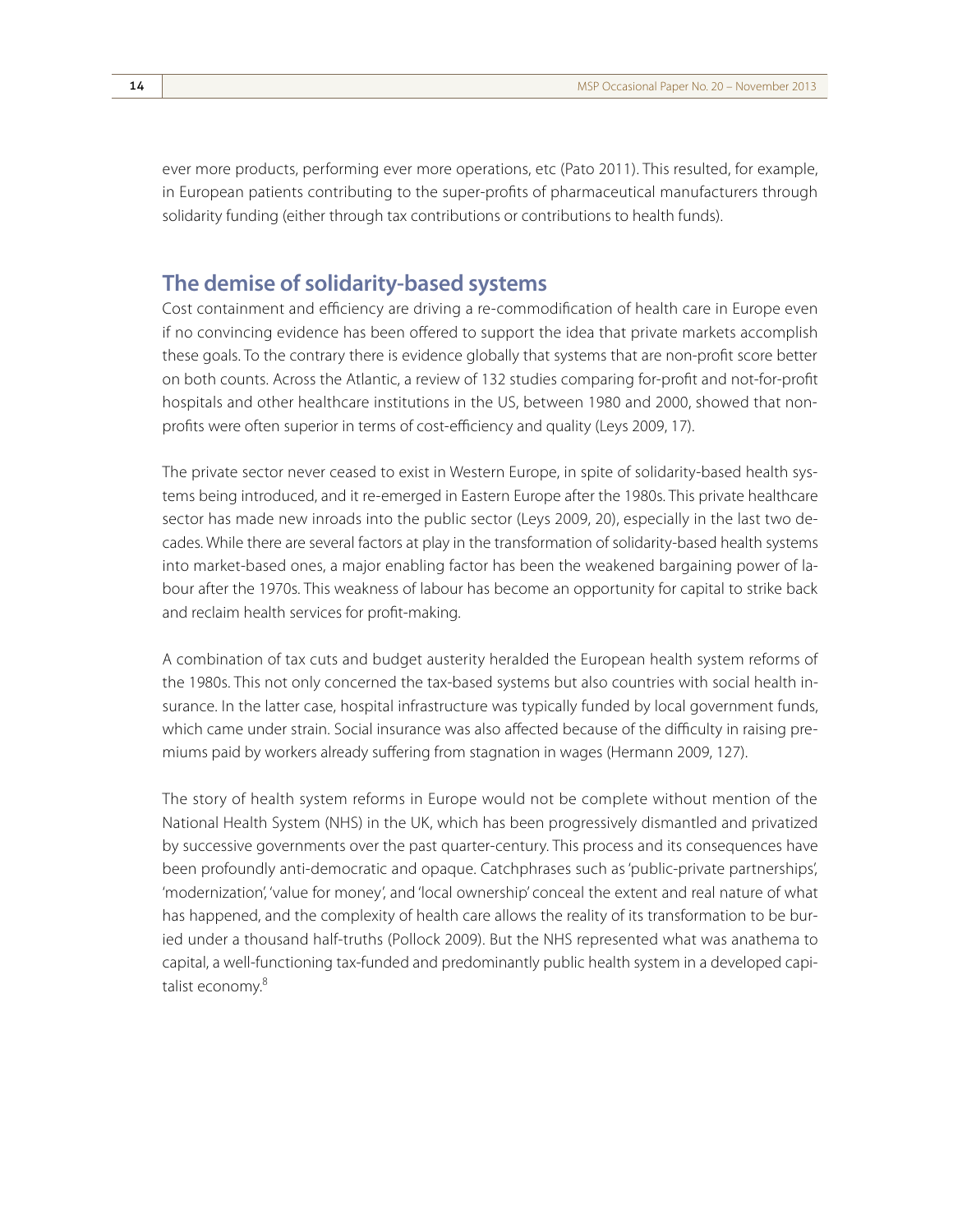### UHC in low and middle-income countries

Low and middle-income countries face a series of challenges that high-income countries did not confront when they began to develop universal health coverage systems. The demands on healthcare systems were fewer in the early 20th century because the available medical technologies were also less developed. Epidemiological challenges facing LMICs today might also be more serious because they have faster growing populations, a higher prevalence of infectious diseases, and a growing burden of non-communicable illnesses compared with countries that attained universal health coverage in the past century (Savedoff et al 2012).

We have, in earlier sections, briefly discussed the trajectory of UHC reforms in some Latin American countries such as Mexico and Colombia in the 1980s and '90s. We will now turn to three countries – Brazil, Thailand and India – to highlight current challenges faced by LMICs while trying to secure universal health care. The examples are illustrative but should not be seen as entirely representative of UHC models being implemented elsewhere in the world. Brazil and Thailand are interesting cases given that they are cited (often correctly) as successful models of universal care. As for India, global attention has been devoted to its health system reforms and the rapid rollout of social health insurance programs, and these are useful to scrutinize because they typify some of the negative aspects of a health financing and insurance-based approach to health care.

Before we proceed, however, it is important to mention that beyond the confines of 'coverage', there are several alternative examples of how quality care has been, or is being, provided by public systems in the global South, such as in China, Costa Rica, Cuba, Malaysia, Sri Lanka, and in Rwanda and Venezuela much more recently. That there may have been a complete or partial reversal of the role of public systems in many of these countries is another story. It is a story of how neoliberal economics prevailed over evidence. The history of these public systems, the extent of their success and the reasons thereof, and importantly, the reasons for their partial or complete demise (in countries such as Malaysia, Sri Lanka and China) and the attendant consequences require another much larger discussion.<sup>9</sup> We can nevertheless summarize the stories of Brazil, Thailand and India to understand how UHC is being interpreted in LMICs today, in contrast with such models of comprehensive, integrated healthcare systems, and how the approach is imbued with a neoliberal ethos.

#### **Thailand: High coverage, low public expenditure**

Health reforms in Thailand have drawn global attention for their rapid gains in achieving universal coverage. These reforms were an indigenous process not overtly linked to pressures from global institutions (unlike in the Latin American case).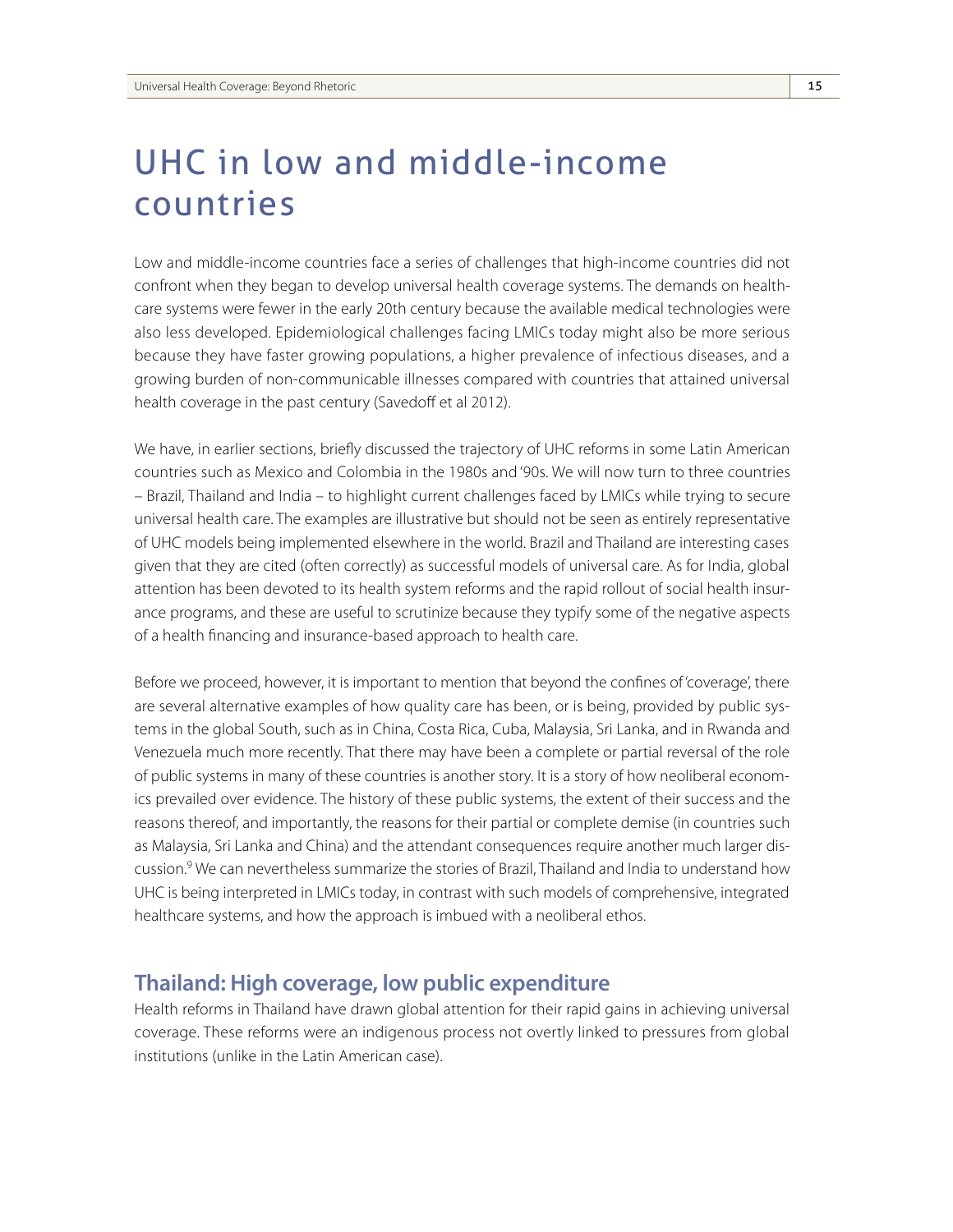In 2002 Thailand's National Health Insurance Bill was enacted, creating the Universal Health Care Coverage scheme, primarily funded by the government based on a per capita calculation, and administered by the National Health Security Office. The scheme was a shift away from the earlier means-tested insurance program for low-income patients. Originally, participants in the scheme were charged a co-payment of THB 30 (approximately US\$1), but this payment was later abolished. The focus has been on providing primary healthcare services to Thais who were left out of the healthcare system prior to 2002. Within just over a decade, coverage has increased dramatically and now covers almost the entire population (Sengupta 2012, 200).

However, there is another part of the story that is generally not discussed. The Thai reform of 2002 was preceded by the "Decade of Health Centre Development Policy (1986-1996)" that worked to establish primary health centres in rural areas. Public investment in health also increased quite dramatically toward the end of this period and the government's share of total health expenditure increased from 47% in 1995 to 55% in 1998 (Ramesh et al 2013, 8). Consequently, before the turn of the millennium there were few geographical barriers to healthcare access in the country. Thanks to massive infrastructure creation, 78% of hospital beds were in the public sector by 1999 – a trend that has remained fairly constant with 77% of hospital beds continuing to be in the public sector in 2012.

The Thai reforms, thus, leveraged upon a newly built *public* health infrastructure. Under the UHC reforms, both public and private facilities can be providers of health services. However, in practice, private participation is low because it was made mandatory for private providers offering tertiary care to also provide primary level care. Further, while formally allowing private sector participation, the reforms delayed private sector entry pending the implementation of regulatory mechanisms. Finally when private providers were allowed to join the scheme their participation was limited by the prohibition on new private providers established after April 1, 2001 – as a way to avoid new opportunistic investors. Further, private practice by public sector doctors, though allowed, was minimized by providing hefty incentives to those who worked solely in the public sector (THB 10,000 in 2002) (Pitayarangsarit 2004).

There have been other important policy instruments designed to promote equitable service delivery, which accompanied the reforms. These include regulations that mandate three years of rural service for doctors and nurses, and a radical shift in funding away from urban hospitals to primary care across the country. The latter is credited with significantly controlling overall healthcare costs (Towse et al 2004).

However, these genuine attempts to provide access to healthcare services are taking shape in an overall neoliberal climate in Thailand. This places strains on the health system and may well undermine its viability in the long term. Public financing (most of which is consumed by public services) remains fairly low: health expenditure has increased from 1.7% of GDP in 2001 to 2.7% in 2008, but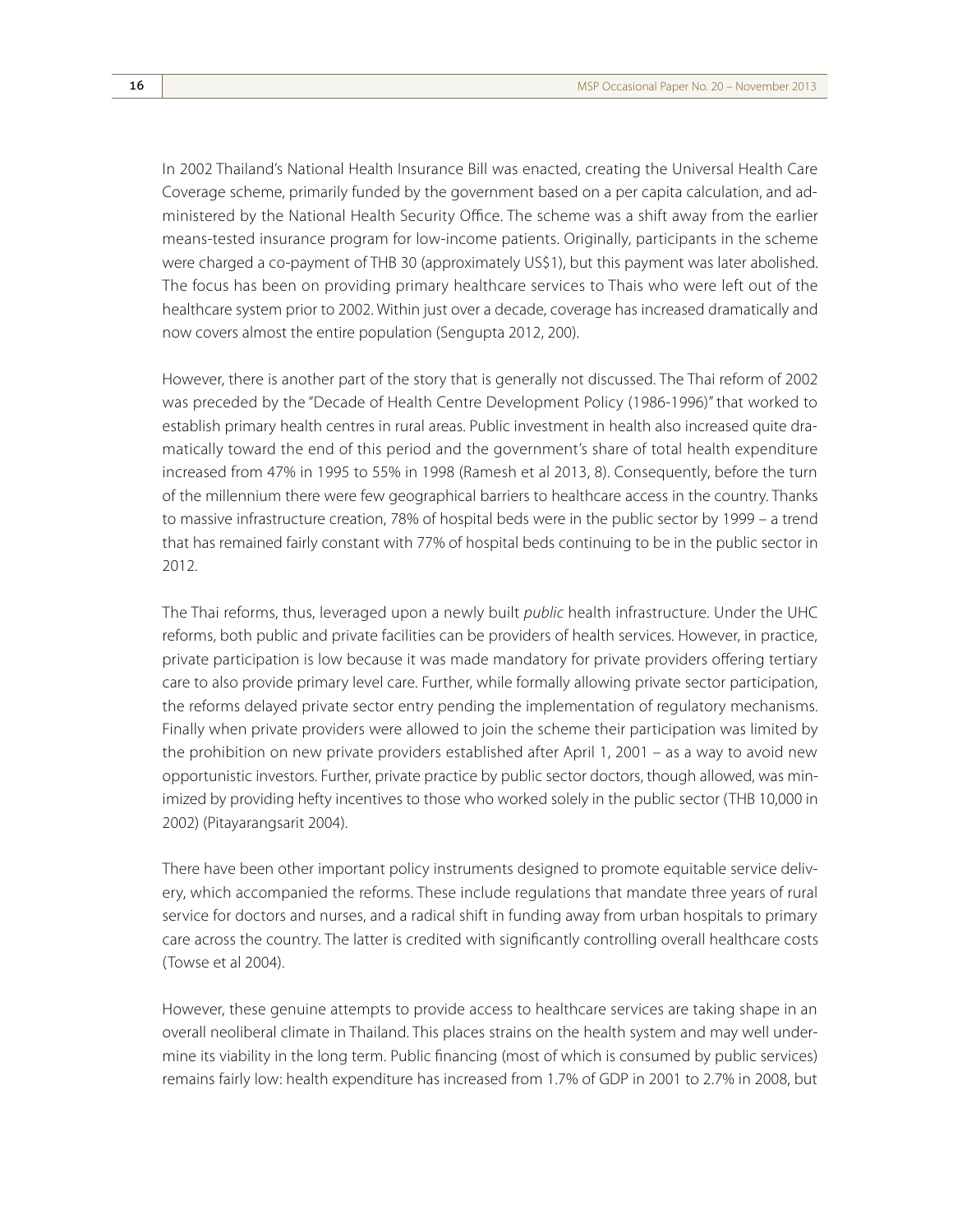this remains lower than the global average for LMICs. The percentage of funds earmarked for the public system has increased from 50% to 67% (Limwattananon et al 2012), yet in terms of human resource development low expenditures have meant that there are just three physicians for every 10,000 patients, compared to 9.4 in Malaysia, 11.5 in the Philippines, 12.2 in Vietnam and 18.3 in Singapore; and barely 1.5 nurses for every 1,000 people, compared to 2.3 in Malaysia and 5.9 in Singapore. The shortage of health workers, especially nurses, is serious in many public facilities. This is a consequence of tough work conditions, poor job security and low pay. Some are hired on temporary contracts, which must be renewed every year. Better wages in private hospitals (the private sector is still strong and draws further strength from a burgeoning medical tourism market) draw nurses away from the public sector, as does the lucrative market for nurses in nearby Singapore (Saengpassa and Sarnsamak 2012).

#### **Brazil: Comprehensive primary care, private hospital care**

Brazil is a different kind of enigma. It went against the neoliberal trend in vogue in the rest of Latin America by creating the tax-funded *Sistema Único de Salud* (SUS, the Unified Health System) in 1986 and by proclaiming in its 1988 constitution the government's duty to provide free health care for all, despite strong opposition from a powerful and mobilized private health sector. This progressive stance was the culmination of decades of mobilization in favour of better health care that was part of the struggle to restore democracy in Brazil.

The creation of the SUS resulted in the rollout of an impressive primary care scheme, which now covers almost the entire country (Paim et al 2011). Paradoxically, when in June 2013 millions came out to demonstrate on the streets of several Brazilian towns, one of the key concerns expressed was the lack of access to health care (Gupta and Crellin 2013). The problem is that while most primary health care is provided by a vast network of public providers and facilities, hospital care is largely provided by private facilities. Based on an arrangement typical of the UHC approach,<sup>10</sup> the state purchases a bulk of secondary and tertiary care from the private sector and only a small percentage of such care is provided by public facilities. An important part of healthcare services is contracted out to the private sector by the SUS, especially in the case of high-cost, tertiary care procedures. Primary care clinics and emergency units remain largely public, whereas hospitals, outpatient clinics as well as diagnostic and therapeutic services are in private hands (Paim et al 2011). A renewed public-private segmentation of health services has been created since the launch of the 1988 reforms whereby the public sector is responsible for high-volume basic health services as well as some high-cost services while the private sector covers the more profitable services (Elias and Cohn 2003).

This places several kinds of strains on the system. The private sector continues to ratchet up the cost of care it provides, and with health expenditure standing at 9% of GDP, Brazil now has one the most expensive health systems in the world. No less than 57% of public funding goes to private care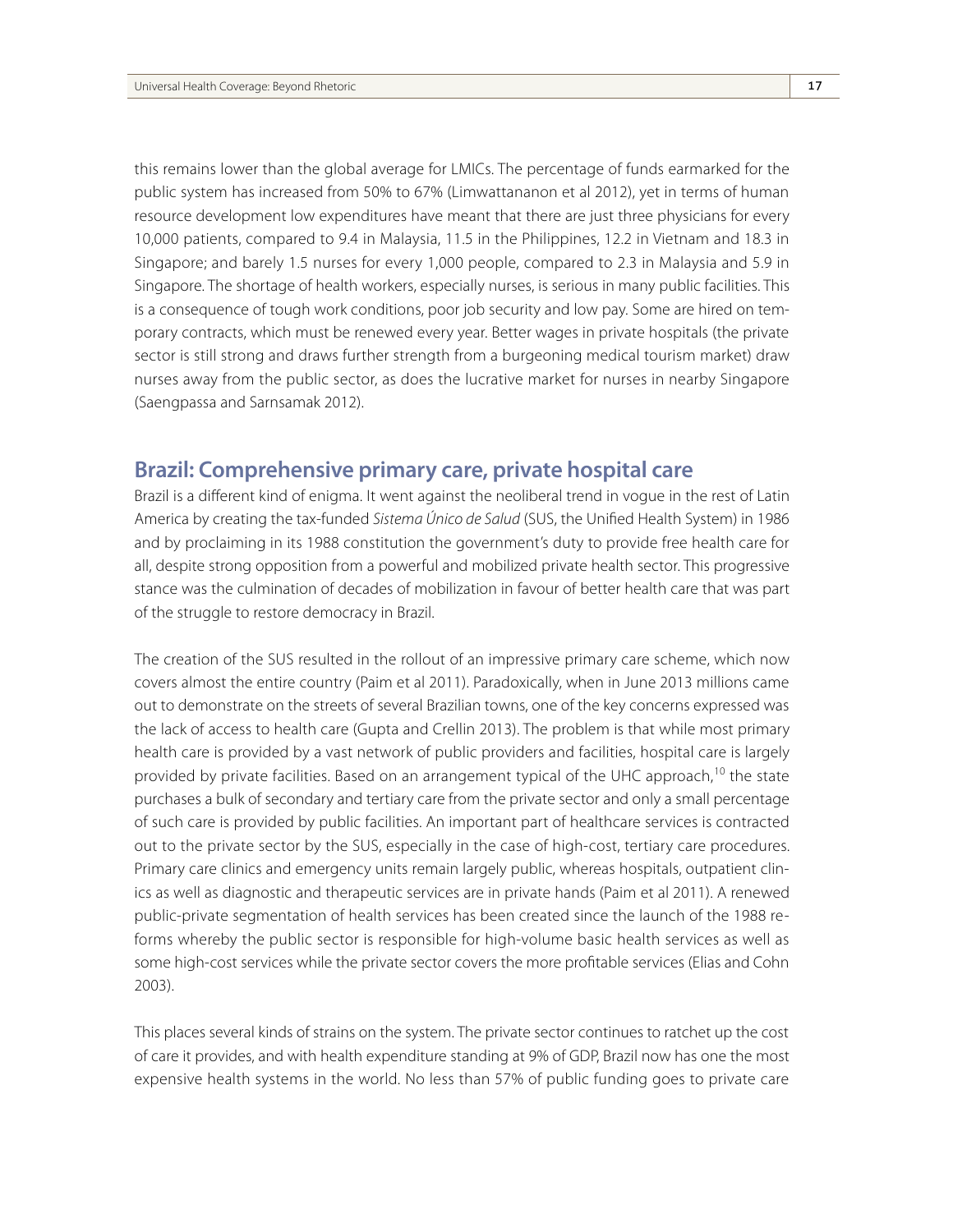(one of the highest in the Latin American region in terms of percentage of total health expenditure, even higher than in the United States). Such dominance of the private sector introduces inequity in access and is further reinforced by the fact that most Brazilians who can afford it (including an influential and growing middle class) purchase private insurance to 'top-up' services that they can access through the public system (Paim et al 2011).

#### **India: Poor public care, ineffective health insurance**

UHC as implemented in India exemplifies an entirely different set of issues and challenges, which have accompanied the introduction of social health insurance programs elsewhere. Historically the government's intervention in health care has largely been through direct provision of services, through a network of public hospitals, primary healthcare centres and dispensaries. This was supplemented by relatively small social health insurance schemes – the Central Government Health Scheme (CGHS) and the Employees State Insurance Scheme (ESIS) for workers in larger industrial units.

However, the public sector is in a state of neglect and has traditionally been poorly funded. Public expenditure on health stood at around 1.04% of GDP in 2012, one of the lowest in the world (Planning Commission 2013, 3). Consequently, large sections of the population depend on a poorly regulated private sector, increasingly dominated by networked corporate hospital chains, which have an infamous track record of unethical practices. With private health care accounting for 80% of outpatient and 60% of in-patient care, India is also one of the most privatized systems in the world (NSSO 2006). The program initiated in 2005 to strengthen the public health system, the National Rural Health Mission, has made some inroads but positive changes are still uneven and inadequate.<sup>11</sup>

Out-of-pocket expenditure on health care (approximately 70% of households' health care expenses) contributes to widespread poverty in India (HLEG on UHC 2011, 43). In an attempt to protect patients from 'catastrophic' health expenses, publicly funded social health insurance schemes have been rolled out in recent years (starting with the *Rajiv Arogyasri* scheme in the state of Andhra Pradesh in 2007). The *Rashtriya Swasthya Bima Yojana* (RSBY), a national, entirely public-funded scheme was launched in 2009, modelled on the *Arogyasri* scheme. The RSBY has been held out as a major achievement by the government and in the current 12th Five-Year Plan similar insurance schemes have received even greater attention and support. The RSBY is supplemented by several state-level health insurance schemes that have been launched or are in the pipeline. Scaling up of the social health insurance schemes has been impressive: by the end of 2010 an estimated 247 million people – a quarter of the population – were covered by one or more of these schemes, and coverage has since expanded (PHM et al 2011, 108).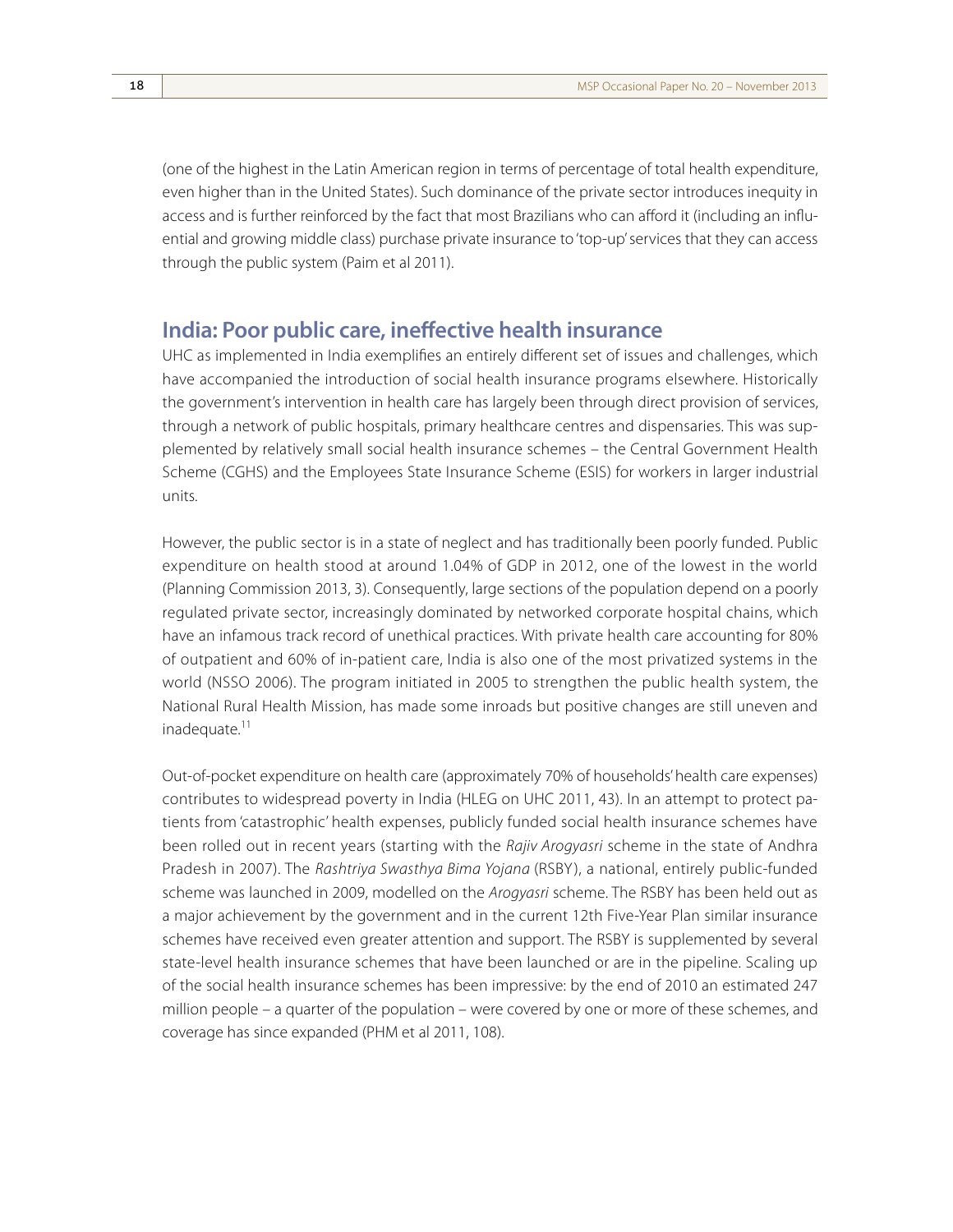The social health insurance schemes only cover for hospital-based care for a specific list of procedures. Patients are provided a choice of accredited institutions where they can receive treatment and be reimbursed for costs not surpassing a set ceiling. A large majority of accredited institutions are in the private sector. For example, in the case of the Arogyasri scheme in Andhra Pradesh, the total payments to facilities accredited under the scheme from 2007 to 2013 amounted to INR 47.23 billion, of which INR 10.71 billion was paid to public facilities and Rs 36.52 billion went to private facilities (Yellaiah 2013, 14).

Beneficiaries are insured against a set of ailments that require hospitalization, but almost all infectious diseases that are treated in out-patient settings, such as tuberculosis which requires prolonged treatment, most chronic diseases (diabetes, hypertension and heart diseases) or cancer treatments that do not call for hospitalization, are excluded from coverage. In the case of *Arogyasri*, for example, the scheme draws 25% of the state's health budget while covering only 2% of the burden of disease (Purendra Prasad and Raghavendra 2012, 125).

The net impact of the publicly funded and largely private-provisioned social health insurance schemes has been to further distort the entire structure of the country's health system. Public money is now being employed to strengthen an already dominant private sector. The schemes are also distorting the flow of resources to the hospital-based tertiary care sector (largely private) and away from primary care services. In 2009-2010, direct government expenditure on tertiary care was slightly over 20% of total health expenditure but if one adds spending on the insurance schemes that focus entirely on hospital-based care, total public expenditure on tertiary care would be closer to 37% (Reddy et al 2011, 13).

#### **A common trend**

The three countries, taken together, present some interesting commonalities when it comes to their UHC approach. While the settings are diverse, there is a similar persistence with private sector participation in provision of care, despite the fact that all are tax-funded health systems. In all cases, public funding does not match needs and this opens space for the progressive creep of the private sector into the larger health system. Consequently all three countries have a powerful private sector that influences the functioning of the system as a whole, jeopardizing the integrity of the public sector and drawing away resources, both financial and human, from resource-starved public facilities. In spite of strong policies in favour of universal public health care (in the case of Brazil and Thailand at least), the neoliberal ethos appears too strong to shake off. In other words the three countries typify the kind of challenges that LMICs face while attempting to construct universal systems that borrow from the internal logic of UHC.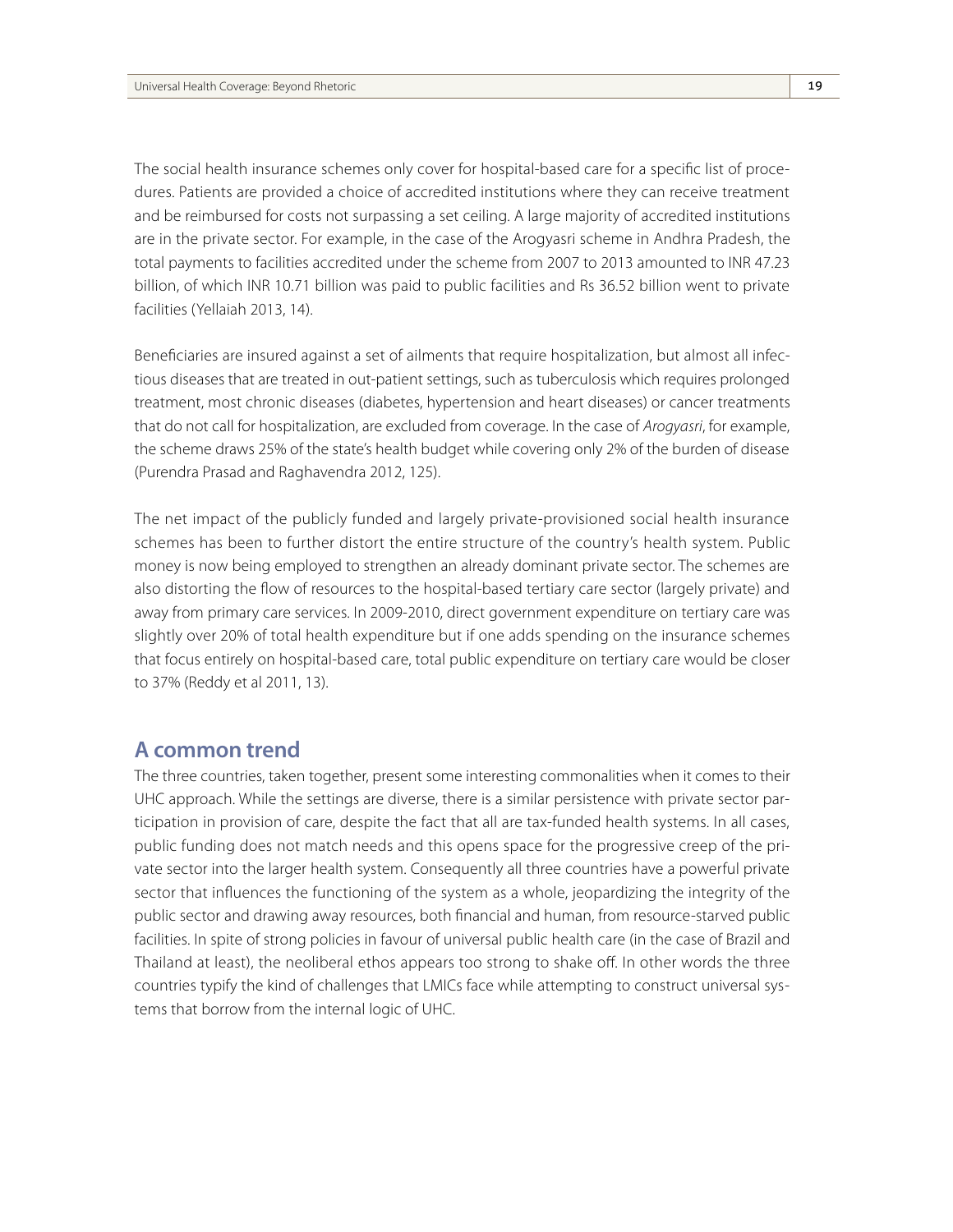### Conclusions

In this paper, we have discussed the genesis of UHC and how it builds on the notion of health systems as promoted by the World Bank and other global institutions: segmented parallel private and public systems, in which the poor are provided only 'basic services' by under-funded public facilities while the rich migrate to a burgeoning private system. The logic for UHC is driven by the need to secure pooled funds for health systems that are organized on market principles. The role of the state is increasingly that of a 'steward' and not of a provider of healthcare services. New management techniques are being introduced in order to accomplish this, based on the notion of a 'purchaser-provider' split. The state, in such a system, harnesses public funds and then as a purchaser of services makes these funds available for private capital to extract profits. At a global level, we are now seeing a convergence of health systems in the developed and the developing countries whereby health becomes a marketable commodity. North and South, countries are reforming existing systems and are moving away from solidarity-based health care to market-based provision of health services.

We have briefly looked at early (Chile, Colombia, Mexico) and more recent evidence (Brazil, India, Thailand) that shows how systems that are being built in the name of UHC, usually as an insurance-based model of fund pooling and increasing private provision, end up decreasing equity and efficiency in health systems. Our discussions lead us to conclude that the dominant UHC approach that is being promoted worldwide – based on 'universal' insurance – offers no proven advantage and indeed presents many disadvantages over a single public health system, funded by tax revenue, and offering universal and free access to health care. The latter continues to promise more equitable health outcomes, and it is more affordable for LMICs as it keeps investments and social control in public hands and limits administrative expenses (Laurell 2010).

If health outcomes are to be improved the central question that needs to be asked is not how public systems are to be privatized but how existing public systems could be made truly universal. Public systems need to be reclaimed by citizens, reformed in the interest of the people and made accountable. Peoples' movements and organizations have much to lose from the present drift legitimized by the UHC discourse. Historically, healthcare systems worldwide have been shaped by labour's fight for better conditions of living – either through transformation of the capitalist system itself or through the extraction of better terms from the ruling classes. The fight for a just and equitable health system has to be part of the broader struggle for comprehensive rights and entitlements. To take this struggle forward, the dominant interpretation of UHC today – weakening public systems and the pursuit of private profit – needs to be understood and questioned.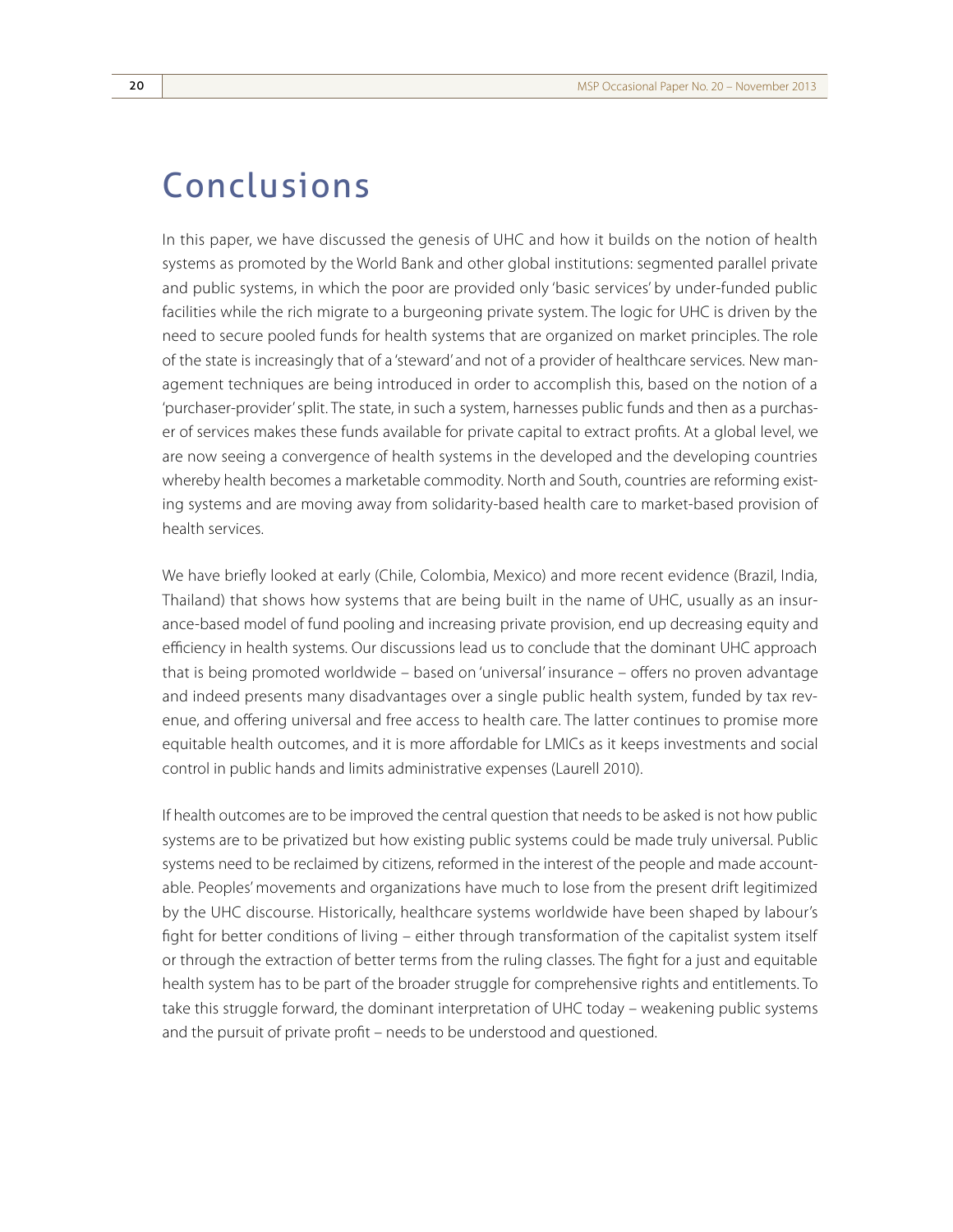### Endnotes

- 1 Catastrophic expenditure on health care is defined as expenditure of a household on health care that exceeds 10% of its total expenditure. Outof-pocket expenses mean expenditure on health care borne by households at the point of care delivery, and generally is an indicator that care delivery is not free or the costs are not covered by a reimbursement scheme – such as insurance of some kind, which may be publicly funded, co-funded by individual and social contributions, or entirely privately funded.
- 2 While most LMICs already had a significant presence of the private sector in health care delivery, the UHC model provided a framework for the incorporation of private providers in a planned manner.
- 3 By public services we mean services both publicly financed and provisioned.
- 4 For example, an article in *The Lancet* in 2009, argues: "The entire Latin American continent is on track to achieve universal health coverage within the next decade. The achievement of Latin America offers hope to Africa, the Middle East, and Asia – but success looms only because of years of hard work and innovation across the continent" (Garrett et al 2009, 1297).
- 5 Privatization of public services in sectors as varied as electricity, water, telecom services, railways have all followed a pattern. The first step has been to disaggregate various roles that the state traditionally played. In the electricity sector, for example, it involved the 'unbundling' of different functions (generation, transmission and distribution).
- 6 Here we use the term' efficiency' not in the way it would be used in a market environment, but as regards the returns achieved through investment in a public good.
- 7 The 'Bismarck' model is so termed as it was introduced in Germany during the reign of Chancellor Otto Von Bismarck, beginning with the introduction of a health insurance bill to mandatorily cover all workers, in 1883. The Semashko system was named after the first minister of health of the USSR. The Beveridge system, for its part, was introduced (in the form of the National Health System) by the government in post-World War II UK, based on the Report of the Inter-Departmental Committee on Social Insurance and Allied Services, known commonly as the Beveridge Report (it was chaired by the British economist William Beveridge).
- 8 The story of the privatization of NHS has been described in detail by Leys and Player (2011). The book details how global (mainly US-based) health management organizations, managed care providers, insurance companies and consultancy firms plotted in tandem with the British political class to bring down the edifice that was the NHS.
- 9 For a brief discussion on trends in Malaysia and Sri Lanka see, for example, Sengupta (2012).
- 10 It should be noted that the Brazilian reforms started before UHC was developed as a model, and the Brazilian system has not been designated as modelled on the concept UHC. However, nomenclature notwithstanding, Brazil's problems are very similar to those being faced by UHC models elsewhere.
- 11 For a detailed discussion on the Indian situation, see Sengupta (2013).

#### About the author

**Amit Sengupta** is a member of the Municipal Services Project (MSP) Steering Committee and Associate Global Co-ordinator, People's Health Movement as well as National Coconvenor, *Jan Swasthya Abhiyan*. He can be contacted at asengupta@phmovement.org.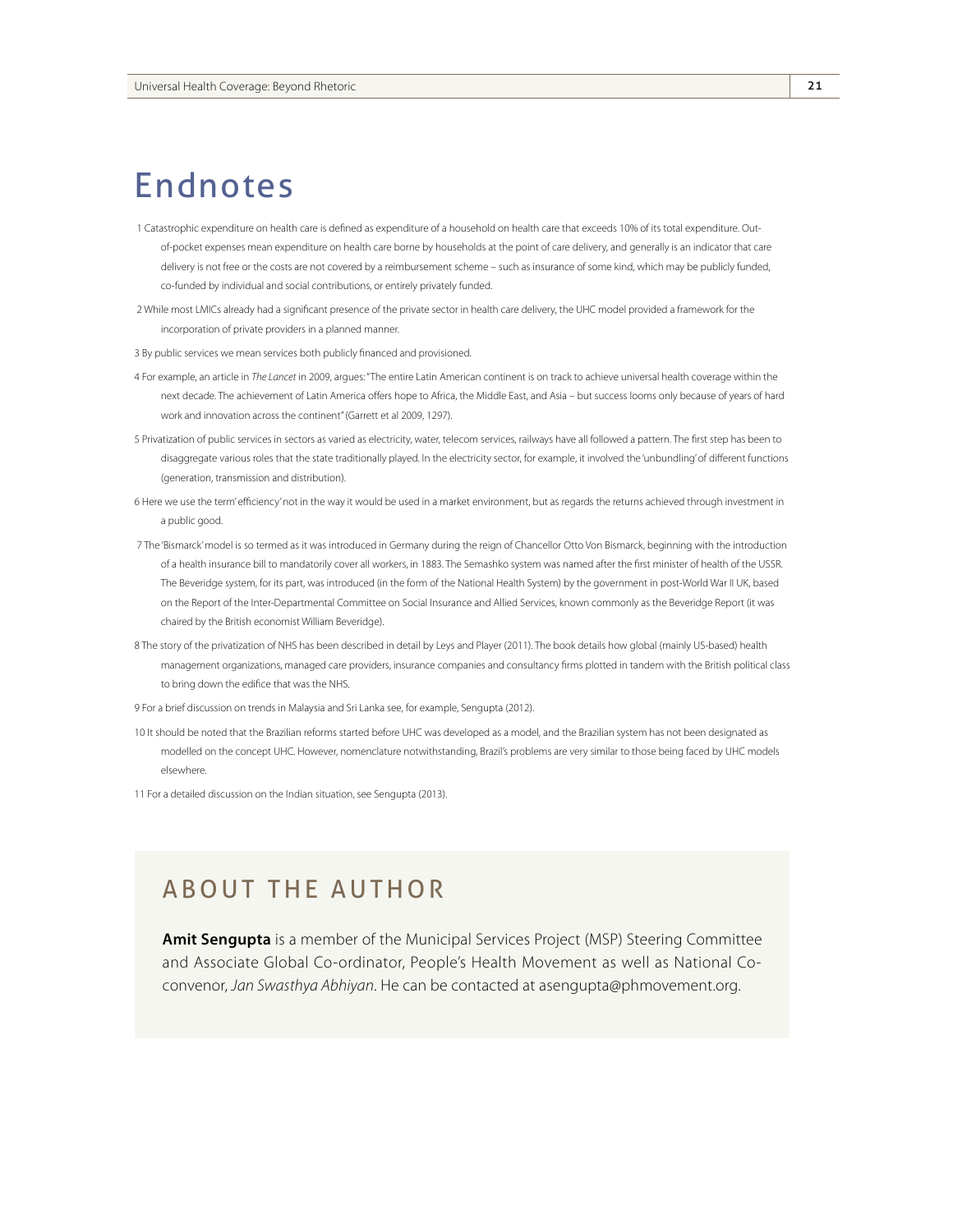### Bibliography

Allotey, P., Yasin, S., Tang, S., Chong, S. L., Ho Cheah, J. C. and Reidpath, D. D. 2012. Universal coverage in an era of privatisation: Can we guarantee health for all? *BMC Public Health* 12: S1.

Berman, P. and Ahuja, R. 2008. Government health spending in India. *Economic and Political Weekly*, 46(26/27): 209-216.

Elias, P. E. M. and Cohn, A. 2003. Health reform in Brazil: Lessons to consider. *American Journal of Public Health*, 93(1): 44-48.

Frenk, J. and de Ferranti, D. 2012. Universal health coverage: Good health, good economics. *The Lancet,* 380(9845): 862-864.

Giedion, U., Alfonso, E. A. and Díaz, Y. 2013. *The impact of universal coverage schemes in the developing world: A review of the existing evidence.* Washington, DC: World Bank. http://www-wds. worldbank.org/external/default/WDSContentServer/WDSP/IB/2013/02/14/000333037\_2013021 4125444/Rendered/PDF/753260NWP0Box30ewofExistingEvidence.pdf (accessed November 18, 2013).

Garrett, L., Mushtaque, A., Chowdhury, R. and Pablos-Méndez, A. 2009. All for universal health coverage. *The Lancet*, 374(9697): 1294-1299.

Gupta, G. and Crellin, O. 2013. Brazil protests run gamut from health care to World Cup. *USA Today*, June 23. http://www.usatoday.com/story/news/world/2013/06/23/brazil-protests/2449079/ (accessed October 31).

Hermann, C. 2009. The marketisation of healthcare in Europe. In L. Panitch and C. Leys (eds.), *Morbid symptoms: Health under Capitalism*, 125-144. Wales: Merlin Press.

High Level Expert Group (HLEG) on Universal Health Coverage (UHC) for India. 2011. Report. New Delhi: Planning Commission of India. http://planningcommission.nic.in/reports/genrep/rep\_ uhc0812.pdf (accessed April 22, 2013).

Homedes, N. and Ugalde, A. 2005. Why neoliberal health reforms have failed in Latin America. *Health Policy*, 71(1): 83-96.

Kutzin, J. 2012. Anything goes on the path to universal health coverage? No. *Bulletin of the World Health Organization*, 90: 867-868.

Kutzin, J. 2000. Towards universal health care coverage. Health, nutrition and population Discussion Paper (July). Washington, DC: World Bank.

Laurell, A. C. 2010. Can insurance guarantee universal access to health services? *Social Medicine*, 5(3): 137-138.

Laurell, A. C. 2007. Health system reform in Mexico: A critical review. *International Journal of Health Services,* 37(3): 515-535.

Leys, C. 2009. Health, health care and capitalism. In L. Panitch and C. Leys (eds.), *Morbid symptoms: Health under capitalism*. Wales: Merlin Press.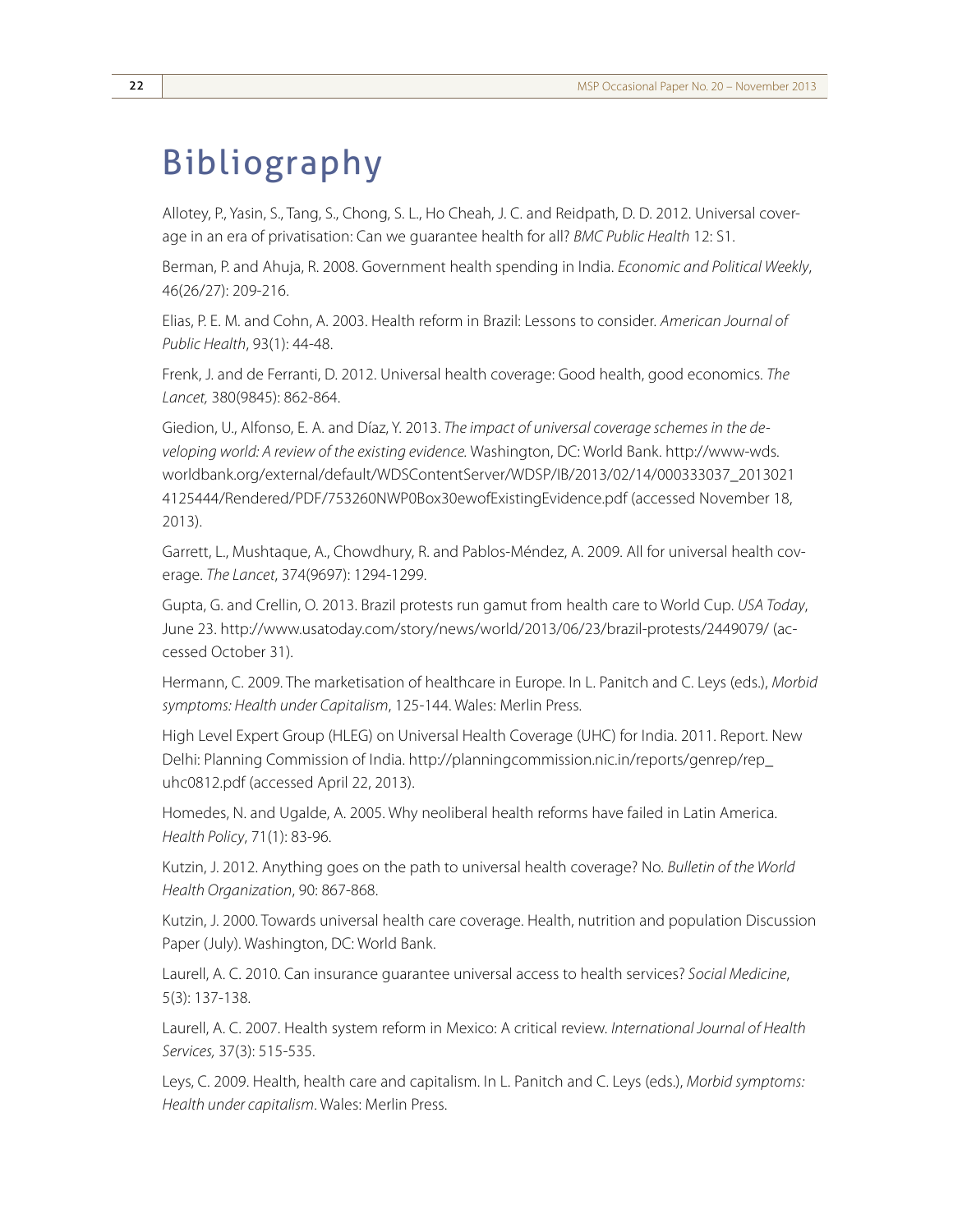Leys, C. and Player, S. 2011. *The plot against the NHS*. Wales: Merlin Press.

Limwattananon, S., Tangcharoensathien, V., Tisayaticom, K., Boonyapaisarncharoen, T. and Prakongsai, P. 2012. Why has the Universal Coverage Scheme in Thailand achieved a pro-poor public subsidy for health care? *BMC Public Health* 12: S6. http://www.biomedcentral.com/1471- 2458/12/S1/S6 (accessed November 18, 2013).

McPake, B. and Mills, A. 2000. What can we learn from international comparisons of health systems and health system reform? *Bulletin of the World Health Organization*, 78(6): 811-820. http://www. who.int/bulletin/archives/78(6)811.pdf (accessed November 18, 2013).

Moreno-Serra, R. and Smith, P. C. 2011. Towards an index of health coverage. Discussion paper, December. London: Imperial College Business School and Centre for Health Policy.

National Sample Survey Organisation (NSSO), Ministry of Statistics and Programme Implementation (Government of India). 2006. Morbidity, health care and the condition of the aged. Report No. 507, NSS 60th round (January-June 2004). New Delhi: NSSO. http://mospi.nic.in/rept%20\_%20 pubn/507 final.pdf (accessed April 18, 2013).

Paim, J., Travassos, C., Almeida, C., Bahia, L. and Macinko, J. 2011. The Brazilian health system: History, advances, and challenges. *The Lancet*, 377: 1778–97.

Palmer, K. S. 1999. A brief history: Universal health care efforts in the US. Transcribed from a talk given at the Spring 1999 Physicians for a National Health Program (PNHP) meeting, San Francisco, United States. http://www.pnhp.org/facts/a-brief-history-universal-health-care-efforts-in-the-us (accessed November 18, 2013).

Pato, T. 2011. Health systems in Europe – Changes and resistance. Opening report to the Healthworkers Conference. *International Viewpoint*, July 4. http://internationalviewpoint.org/spip. php?article2180 (accessed November 18, 2013).

People's Health Movement, Medact, Health Action International, Medico International and Third World Network. 2011. Dysfunctional health systems: Case studies from China, India and the US. In *Global health watch 3*: *An alternative world health report.* London: Zed Books

People's Health Movement, Global Equity Gauge Alliance, Medact and University of South Africa. 2005. Health care systems and approaches to health. In *Global health watch 1.* London: Zed Books.

Pierson, P. 2001. *The new politics of the welfare state*. Oxford: Oxford University Press.

Pitayarangsarit, S. 2004. The introduction of the universal coverage of health care policy in Thailand: Policy responses. PhD thesis, University of London, Health Policy Unit, London School of Hygiene and Tropical Medicine.

Planning Commission (Government of India). 2013. Twelfth five-year plan (2012–2017): Social sectors, vol. 3. New Delhi: Planning Commission. http://planningcommission.gov.in/plans/ planrel/12thplan/pdf/vol\_3.pdf (accessed April 18, 2013).

Pollock, A. M. (ed.). 2009. *NHS plc: The privatisation of our health care*. London: Verso.

Purendra Prasad, N. and Raghavendra, P. 2012. Healthcare models in the era of medical neo-liberalism: A study of Aarogyasri in Andhra Pradesh. *Economic and Political Weekly,* XLVII (43): 118-126.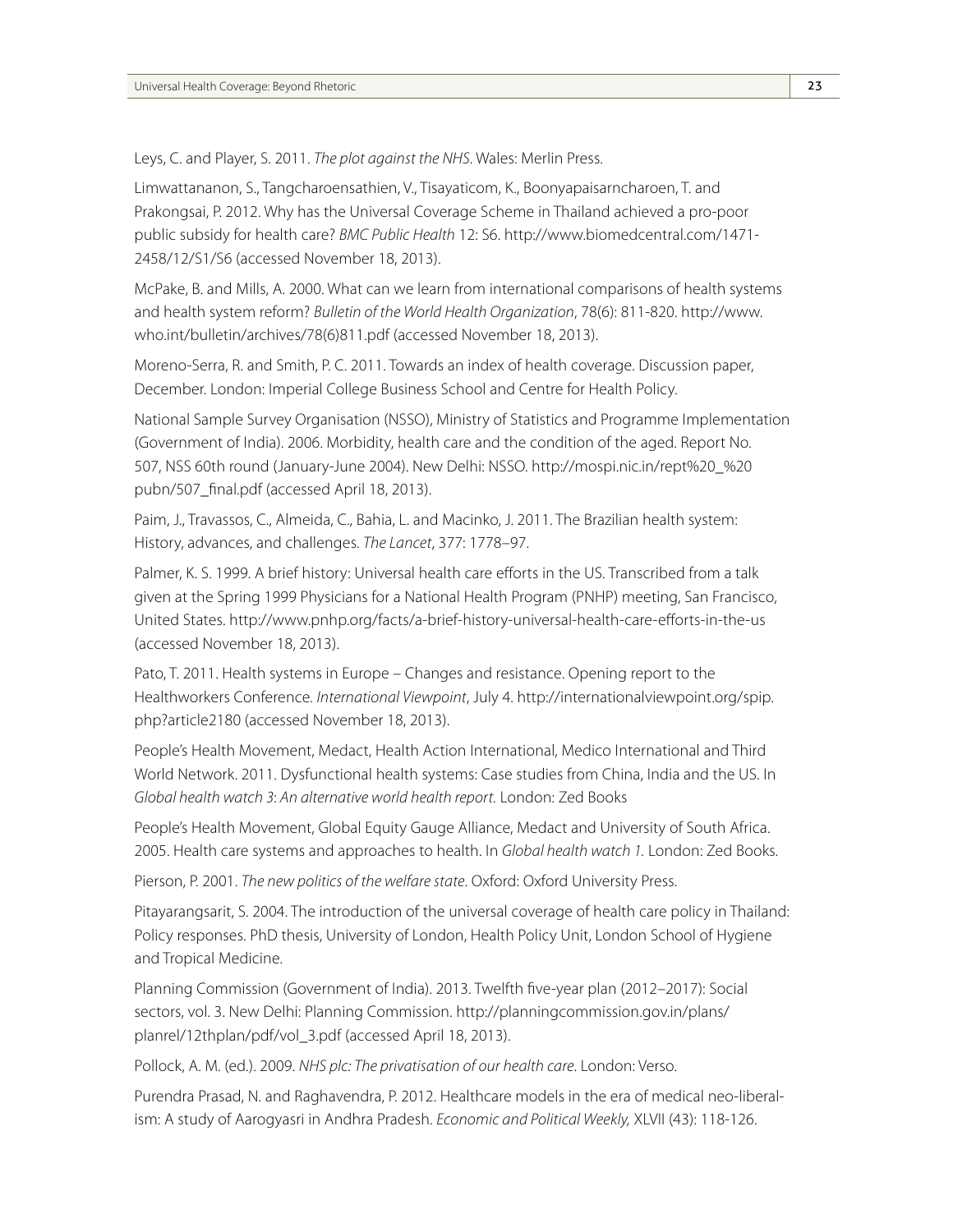Ramesh, M., Xun, W. and Howlett, M. 2013. Second best governance? Governments and governance in the imperfect world of health care delivery in China, India and Thailand. Paper presented at the International Conference on Public Policy, June 26-28, Grenoble, France. http://www.icpublicpolicy.org/IMG/pdf/panel\_11\_s3\_ramesh.pdf (accessed November 18, 2013).

Reddy, K. S., Selvaraj, S., Rao, K. D., Chokshi, M., Kumai, P., Arora, V. et al. 2011. *A critical assessment of the existing health insurance models in India.* New Delhi: Public Health Foundation of India. http:// planningcommission.nic.in/reports/sereport/ser/ser\_heal1305.pdf (accessed April 22, 2013).

Rice, T. 1997. Can markets give us the health system we want? *Journal of Health Politics, Policy and Law*, 22: 383-426.

Robinson, M. and White, G. 2001. The role of civic organizations in the provision of social services: Towards synergy. In G. Mwabu, C. Ugaz and G. White (eds.), *Social provision in low-income countries – New patterns and emerging trends*, chap. 4. Oxford: OUP.

Rodin, J. and de Ferranti, D. 2012. Universal health coverage: The third global health transition? *The Lancet*, 380(9845): 861-862.

Sachs, J. D. 2012. Achieving universal health coverage in low-income settings. *The Lancet*, 380 (9845): 944-947.

Saengpassa, C. and Sarnsamak, P. 2012. Thailand public health service in critical condition. *The Nation*, October 15.

Sanders, D. 2000. The medicalization of health care and the challenge of health for all. Background Paper 3 for PHA I. http://www.phmovement.org/sites/www.phmovement.org/files/phm-pha-background3.pdf (accessed November 18, 2013).

Savedoff, W. D., de Ferranti, D., Smith, A. L. and Fan, V. 2012. Political and economic aspects of the transition to universal health coverage. *The Lancet*, 380(9845): 924-932.

Segall, M. 2003. District health systems in a neoliberal world: A review of five key policy areas. *International Journal of Health Planning and Management*, 18: S5-S26.

Sengupta, A. 2013. Universal health care in India: Making it public, making it a reality. Occasional paper no. 19, May. Cape Town: Municipal Services Project. http://www.municipalservicesproject. org/sites/municipalservicesproject.org/files/publications/Sengupta\_Universal\_Health\_Care\_in\_ India\_Making\_it\_Public\_May2013.pdf (accessed November 18, 2013).

Sengupta, A. 2012. Creating, reclaiming, defending: Non-commercialised alternatives in the health sector in Asia. In D. A. McDonald and G. Ruiters (eds.), *Alternatives to privatization: Public options for essential services in the global South*, 188-221. New York: Routledge.

Singh, P. V., Tatambhotla, A., Kalvakuntla, R. and Chokshi, M. 2013. Understanding public drug procurement in India: A comparative qualitative study of five Indian states. *BMJ Open*, 3(2): 1-11. http:// bmjopen.bmj.com/content/3/2/e001987.full (accessed November 18, 2013).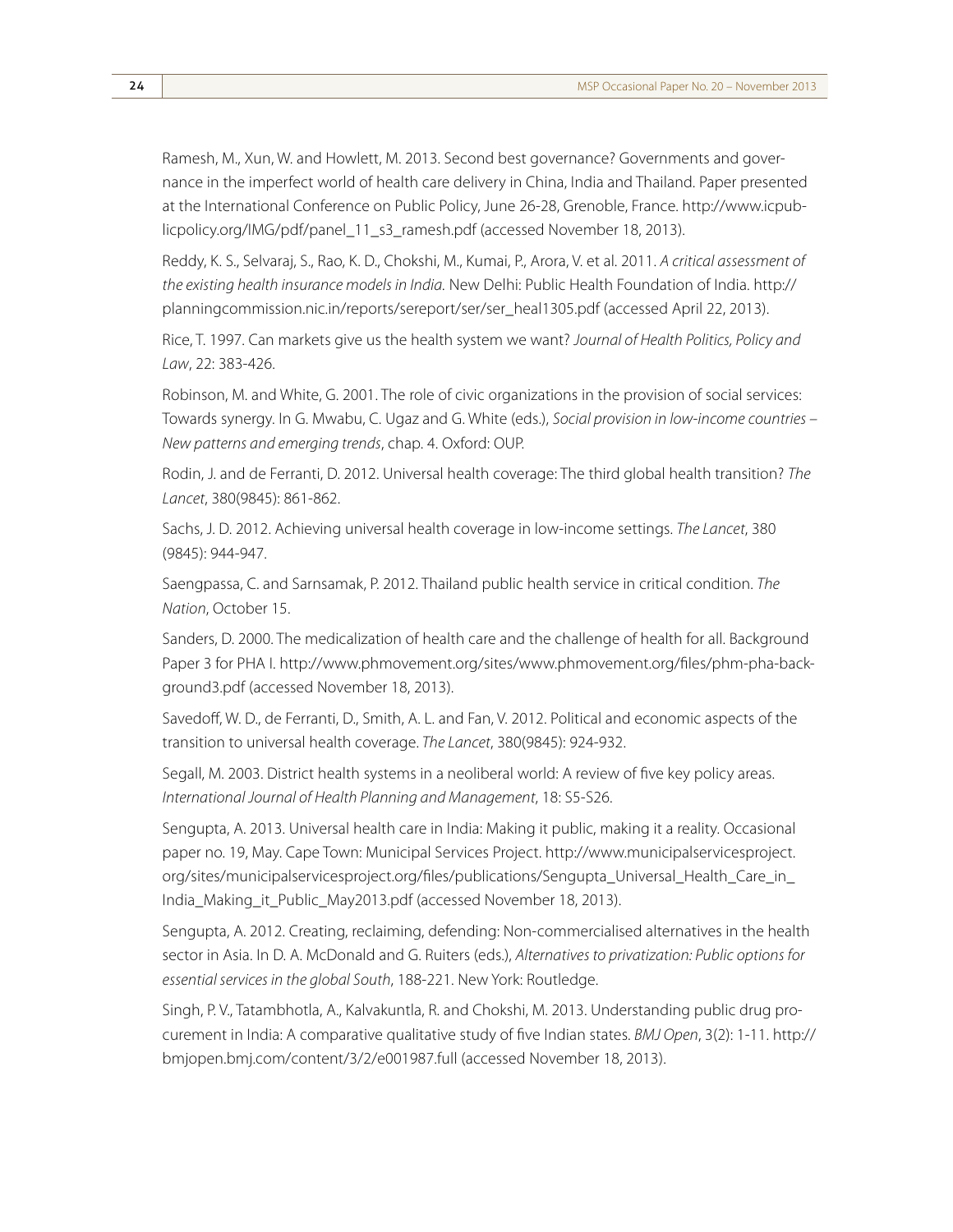Stuckler, D., Feigl, A. B., Basu, S. and McKee, M. 2010. The political economy of universal health coverage. Background paper for the Global Symposium on Health Systems Research, November 16-19, Montreux, Switzerland.

Towse, A., Mills, A. and Tangcharoensathien, V. 2004. Learning from Thailand's health reforms. *British Medical Journal*, 328: 103-105.

Vabø, M. 2009. New Public Management: The neoliberal way of governance. Rannsóknarritgerðir/ Working papers no. 4. Reykjavik: National and University Library of Iceland.

Wagstaff, A. and Lindelow, M. 2005. Can insurance increase financial risk? The curious case of health insurance in China. *Journal of Health Economics*, 27(4): 990-1005. http://repository.upenn.edu/ gansu\_papers/20/ (accessed November 18, 2013).

WHA. 2005. Sustainable health financing, universal coverage and social health insurance. Resolution 58.33. Geneva: WHA.

WHO. 2010. *The world health report. Health systems financing: The path to universal coverage.* Geneva: WHO.

World Bank. 1994. *Better health in Africa: Experience and lessons learned.* Washington DC: World Bank. http://www-wds.worldbank.org/external/default/WDSContentServer/WDSP/IB/1994/09/01/00000 9265\_3970716143108/Rendered/PDF/multi0page.pdf (accessed November 18, 2013).

Yellaiah, J. 2013. Health insurance in India: Rajiv Aarogyasri health insurance scheme in Andhra Pradesh. *IOSR Journal of Humanities and Social Science*, 8(1): 7-14.

#### LATEST IN THE OCCASIONAL PAPER SERIES

- 19 **Universal health care in India** Making it Public, Making It a Reality
- 18 **GENDER JUSTICE AND PUBLIC WATER FOR ALL** Insights from Dhaka, Bangladesh
- 17 **SHIELDS AND SWORDS** Legal Tools for Public Water
- 16 **THE CUPBOARD IS FULL** Public Finance for Public Services in the Global South